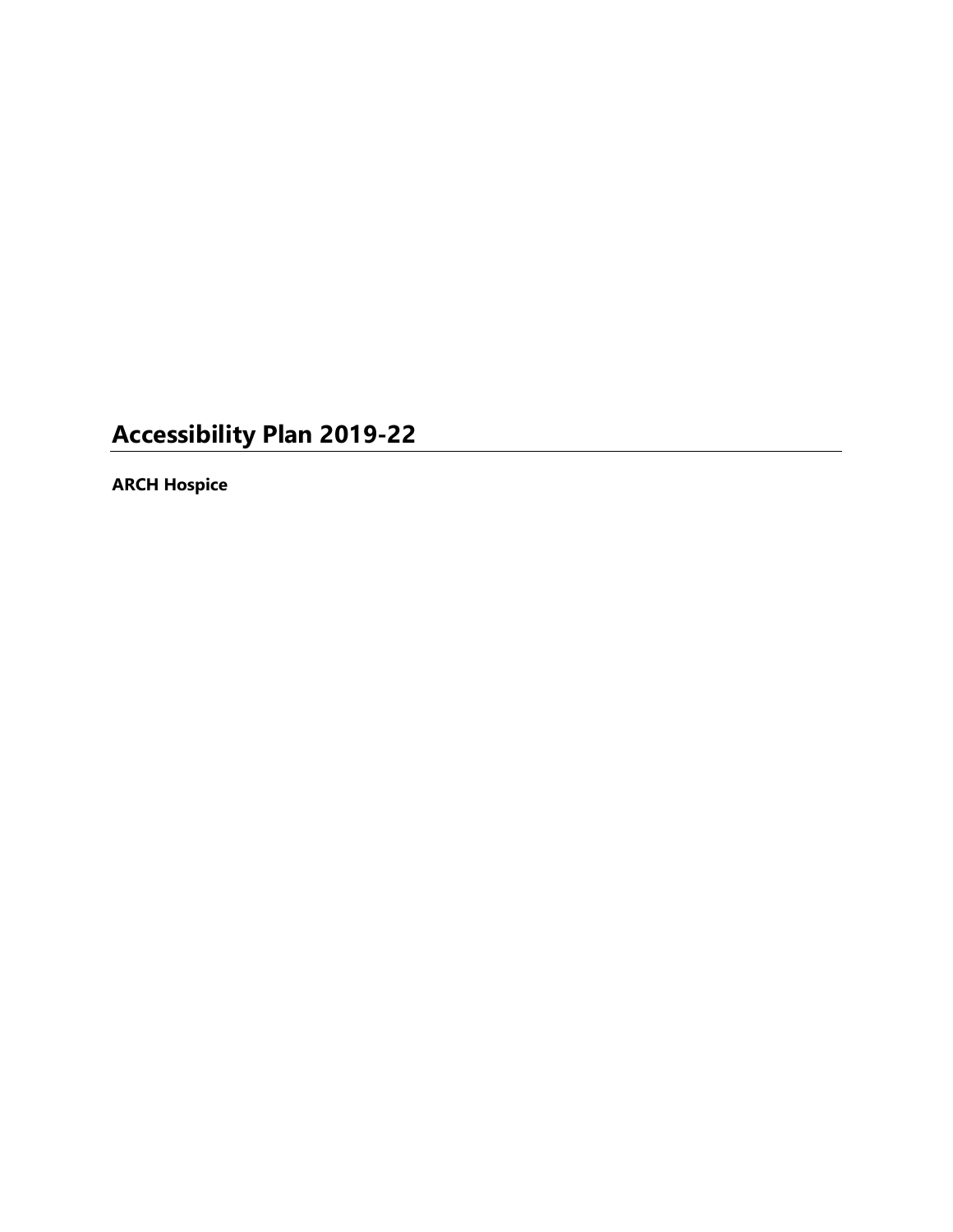## **TABLE OF CONTENTS**

| APPENDIX 4 - SAMPLE FORM FOR DISRUPTIONS IN SERVICE - PUBLIC NOTIFICATION23 |
|-----------------------------------------------------------------------------|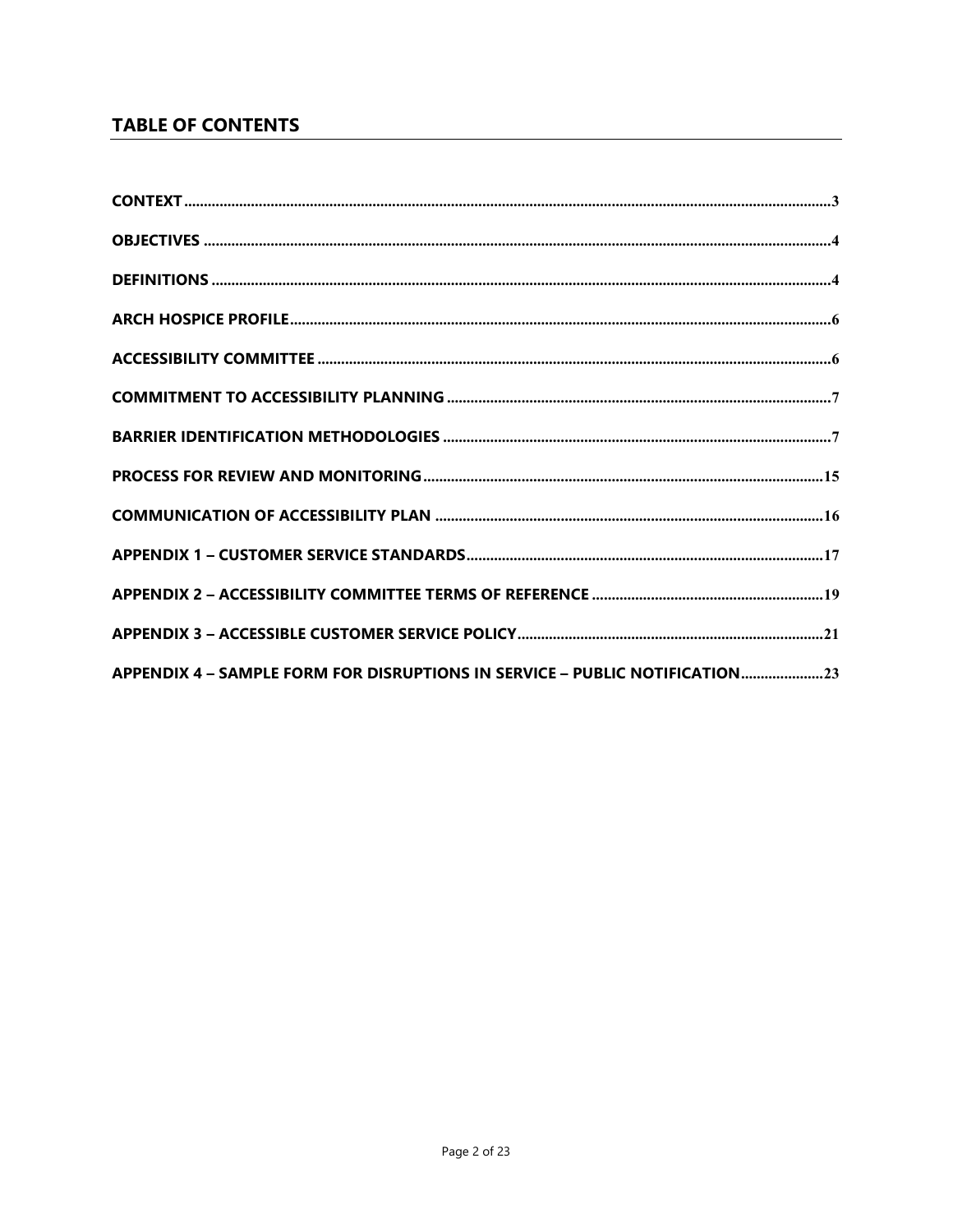## **CONTEXT**

The Ontario government's goal is a fully accessible Ontario within 20 years. In 2001, The Ontarians with Disabilities Act (ODA) was passed. This was followed in 2005 by the Accessibility for Ontarians with Disabilities Act (AODA) and most recently by the Accessibility Standard for Customer Service, Ontario Regulation 429/07. This Law came into force on January 1, 2008 (refer to Appendix 1 for summary of requirements). This Ontario law is the first accessibility standard created under the authority of the AODA 2005, which the Province of Ontario had enacted on June 2005, to require the provincial government to work with the public and private sectors and the disabled community to jointly develop standards to be achieved in stages of 5 years or less.

The preceding Ontarians with Disabilities Act, (ODA 2001) however remains in force until repealed. The purpose of this Act was to "improve opportunities for people with disabilities and to provide for their involvement in the identification, removal and prevention of barriers to their full participation in the life of the province." This Act mandated certain public sector organizations to write, approve, endorse, submit, publish and communicate their accessibility plans.

The Accessibility Plan for ARCH Hospice will cover the period from January 1, 2019 to December 31, 2022. This Plan is developed with references to the Accessibility for Ontarians with Disabilities Act (AODA 2005), which builds on the ODA and whose purpose is to create an accessible Ontario by 2025 through the development of standards and enforcement mechanisms. Compliance reporting on the Customer Service Standard was completed in 2010, as required by law, and ongoing customer service standard initiatives continue. Legislated standards in the areas of Information and Communications, Employment and Transportation are combined in the Integrated Accessibility Standards Regulation (2011), and the phased-in nature of the IASR is reflected in the targets and timelines in the current multi-year plan.

The Hospice has prepared an annual/multi-year plan pursuant to the Ontarians with Disabilities Act, 2001, which requires other public sector organizations to publish such plans each year. In addition, the Hospice, as a designated public sector organization has the obligation to record all training including the dates on which the training is provided and the number of individuals to whom it is provided. This plan has been developed with input from staff and persons with disabilities, through the Accessibility Committee. The Hospice continually monitors its compliance and works to remove/prevent barriers to persons with disabilities.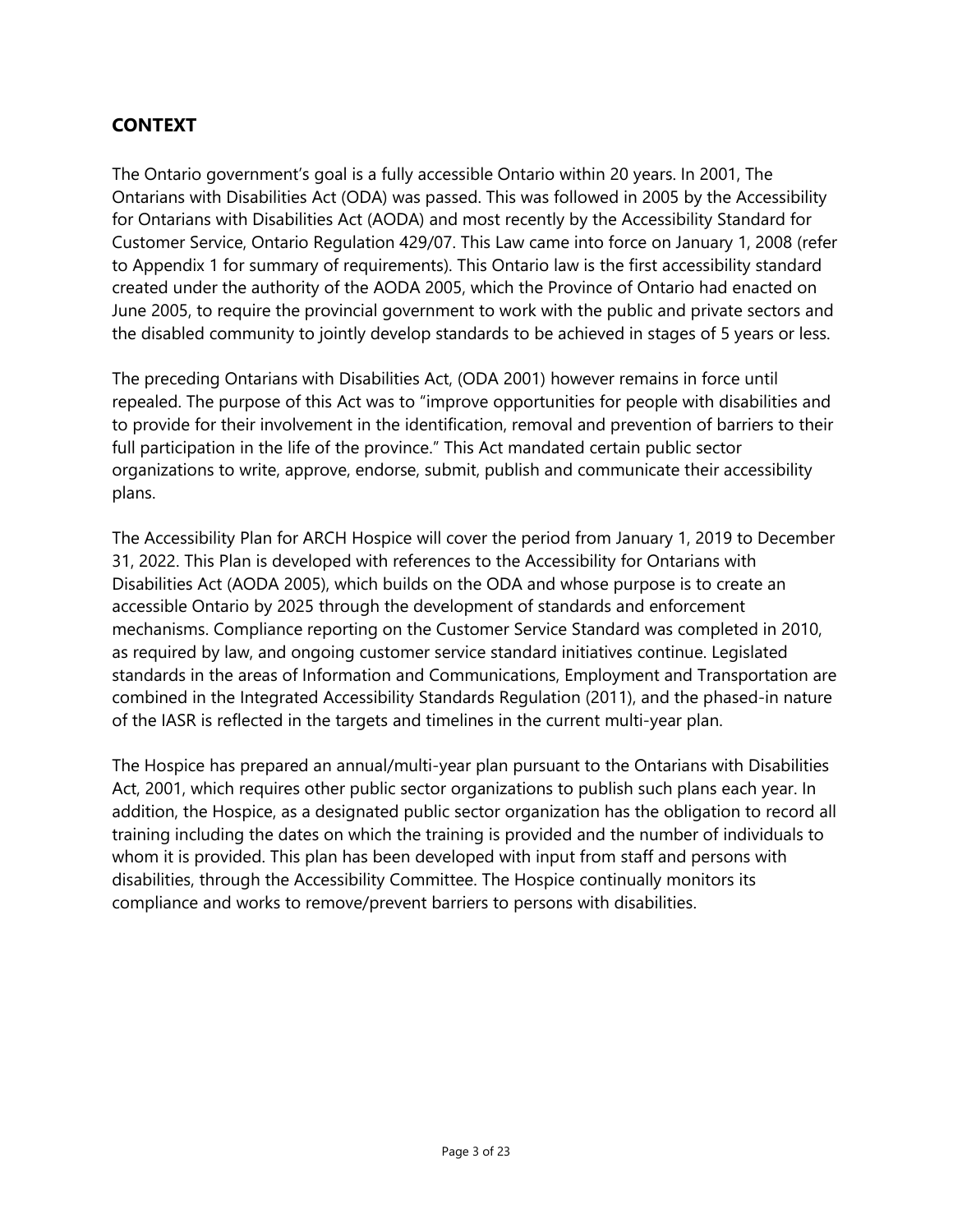## **OBJECTIVES**

The ARCH Hospice Accessibility Plan aims to improve opportunities for people with disabilities who work in or use the Hospice in accordance with the *Ontarians with Disabilities Act, 2001* (hereinafter referred to as "the *Act*").

The objectives of the Plan are to:

- 1. Identify barriers that limit access to people who work in or use the Hospice, including residents and their family members, staff, health care practitioners, volunteers and members of the community, including organizational policies, programs, practices, services and physical facilities.
- 2. Identify barriers that will be removed or prevented by the ARCH Hospice in the coming year and outline the strategy to remove or prevent these barriers.
- 3. Outline how the ARCH Hospice will make the Accessibility Plan available to the public.
- 4. Describe the process by which ARCH Hospice will identify, remove and prevent barriers to people with disabilities in the coming year.

#### **DEFINITIONS**

A "barrier" is defined as anything that prevents a person with a disability from fully participating in all aspects of society because of his or her disability, including a physical barrier, an architectural barrier, an informational or communications barrier, an attitudinal barrier, a technological barrier, a policy or a practice.

**Architectural** and **physical** barriers are features of buildings or spaces that cause problems for people with disabilities. Examples are:

- Hallways and doorways that are too narrow for a person using a wheelchair, electric scooter or walker
- Counters that are too high for a person of short stature
- Poor lighting for people with low vision
- Doorknobs that are difficult for people with arthritis to grasp
- Doors that are difficult to open (heavy)
- Parking spaces that are too narrow for a driver who uses a wheelchair
- Telephones that are not equipped with telecommunications devices for people who are Deaf, deafened or hard of hearing
- Information or communications barriers occur when a person can't easily understand information.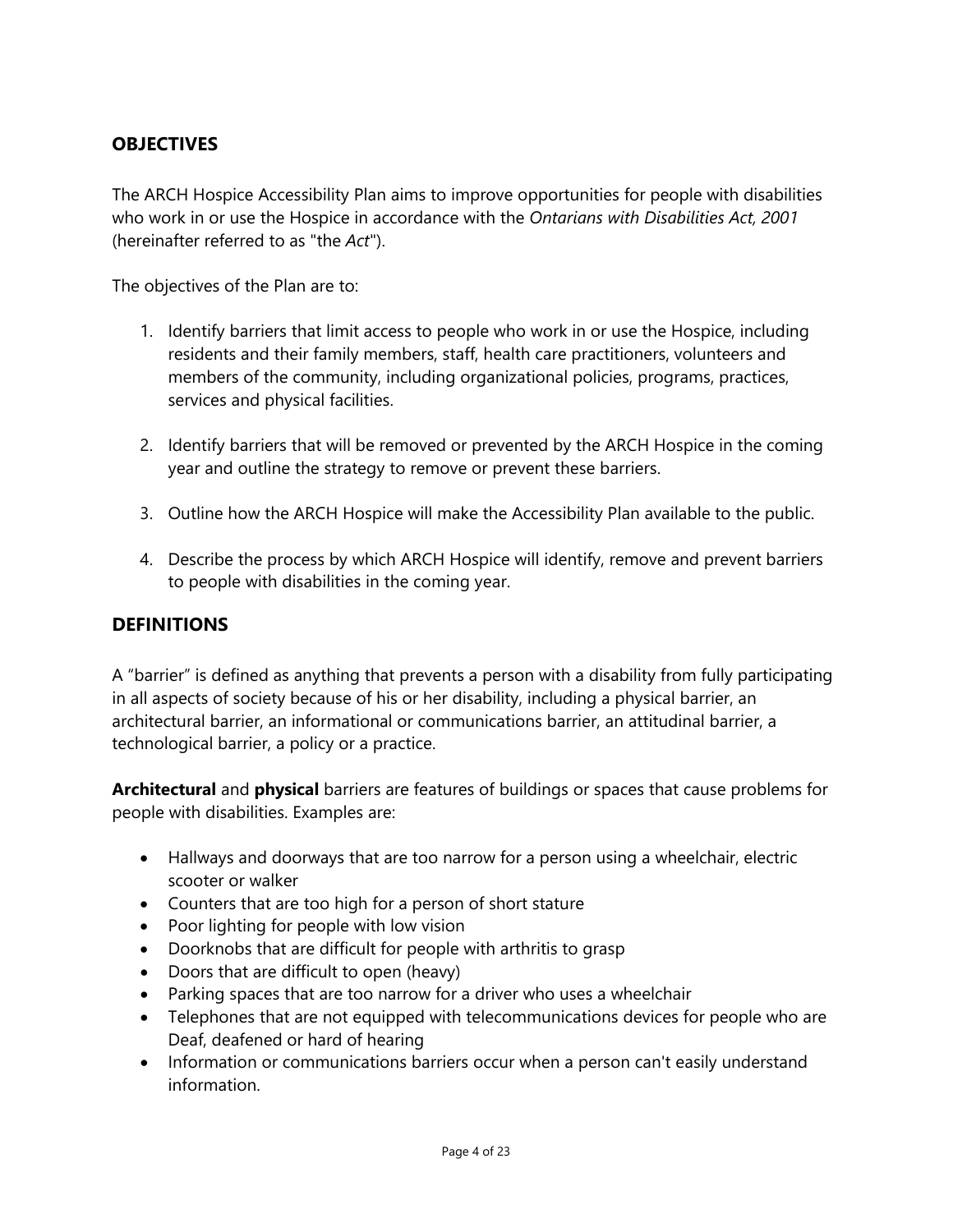Examples are:

- Print is too small to read
- Websites that can't be accessed by people who do are not able to use a mouse
- Signs that are not clear or easily understood
- A person who talks loudly when addressing a person with a hearing impairment

**Attitudinal** barriers are those that discriminate against persons with disabilities. Examples are:

- Thinking that persons with disabilities are inferior
- Assuming that a person who has a speech or hearing impairment does not understand you
- A receptionist who ignores a customer in a wheelchair

**Technological** barriers occur when a technology can't be modified to support various assistive devices. An example is:

• A website that doesn't support screen-reading software

**Organizational** barriers are an organization's **policies, practices or procedures** that discriminate against persons with disabilities. Examples are:

- A hiring process that is not open to persons with disabilities
- A practice of announcing important messages over an intercom that persons with hearing impairments cannot hear clearly

#### **Disability is:**

- Any degree of physical disability, infirmity, malformation or disfigurement that is caused by bodily injury, birth defect or illness and, without limiting the generality of the foregoing, includes diabetes mellitus, epilepsy, a brain injury, any degree of paralysis, amputation, lack of physical co-ordination, blindness or visual impediment, deafness or hearing impediment, muteness or speech impediment, or physical reliance on a guide dog or other animal or on a wheelchair or other remedial appliance or device,
- A condition of mental impairment or a developmental disability,
- A learning disability, or a dysfunction in one or more of the processes involved in understanding or using symbols or spoken language,
- A mental disorder, or
- An injury or disability for which benefits were claimed or received under the insurance plan established under the Workplace Safety and Insurance Act, 1997.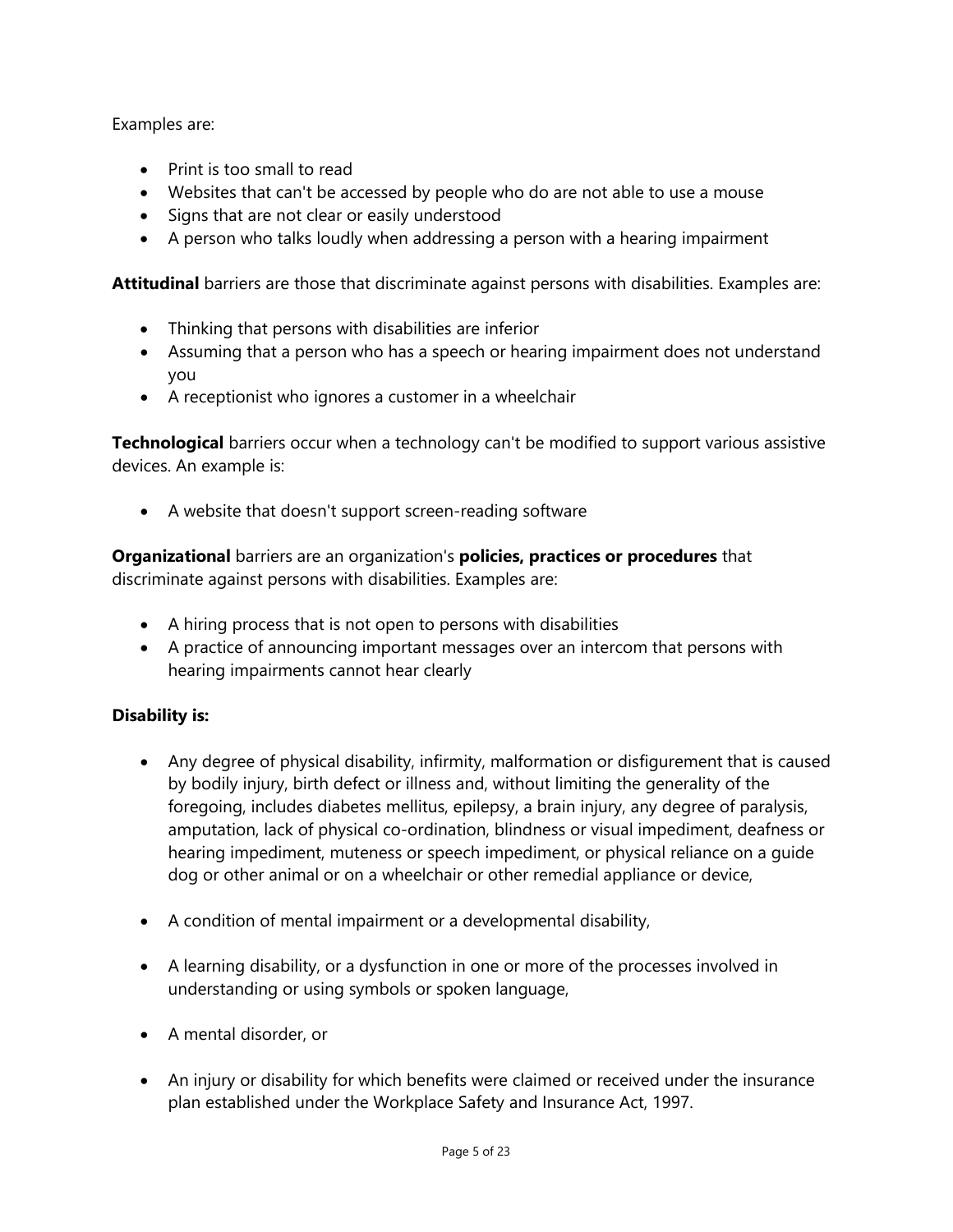## **ARCH HOSPICE PROFILE**

ARCH Hospice plays a unique role in Algoma District serving patients and their families who are living with a life-altering diagnosis. Hospice services are available to patients and families from pre-diagnosis to bereavement. The services can include wellness programs, support groups, supportive care, education, pain and symptom management, palliative care and bereavement.

Hospice currently employs approximately 45 staff and there are approximately 140 volunteers who serve in a variety of roles. Together we serve the Algoma District Community.

#### Commitment to Our Patients

- Your care, safety and comfort will be our highest priority.
- We will treat you and your loved ones with compassion and respect.
- We will honour your individual needs and preferences.
- We will work as a team to ensure you and your family are well cared for.

#### **ACCESSIBILITY COMMITTEE**

At Hospice, the Accessibility Committee is the group to oversee the philosophy and requirements for the AODA and ODA, and to fulfill the obligations under the Acts. The members of the group are drawn from a cross-section of the organization. They are committed to the philosophy of the AODA and ODA and to fulfilling the obligations under the Acts. The group reports to the Leadership Team at Hospice.

The Terms of Reference for meeting the requirements of the AODA and ODA are attached as Appendix 2.

The group was created to:

- 1. Identify barriers to accessibility at ARCH.
- 2. Describe how these barriers will be removed or prevented.
- 3. Review policies, practices, services and physical facilities that limit access by people with disabilities.
- 4. Renew the Annual Accessibility Plan.

Areas represented on the Accessibility Committee:

- Care Services
- Maintenance Services
- Health and Safety
- Administration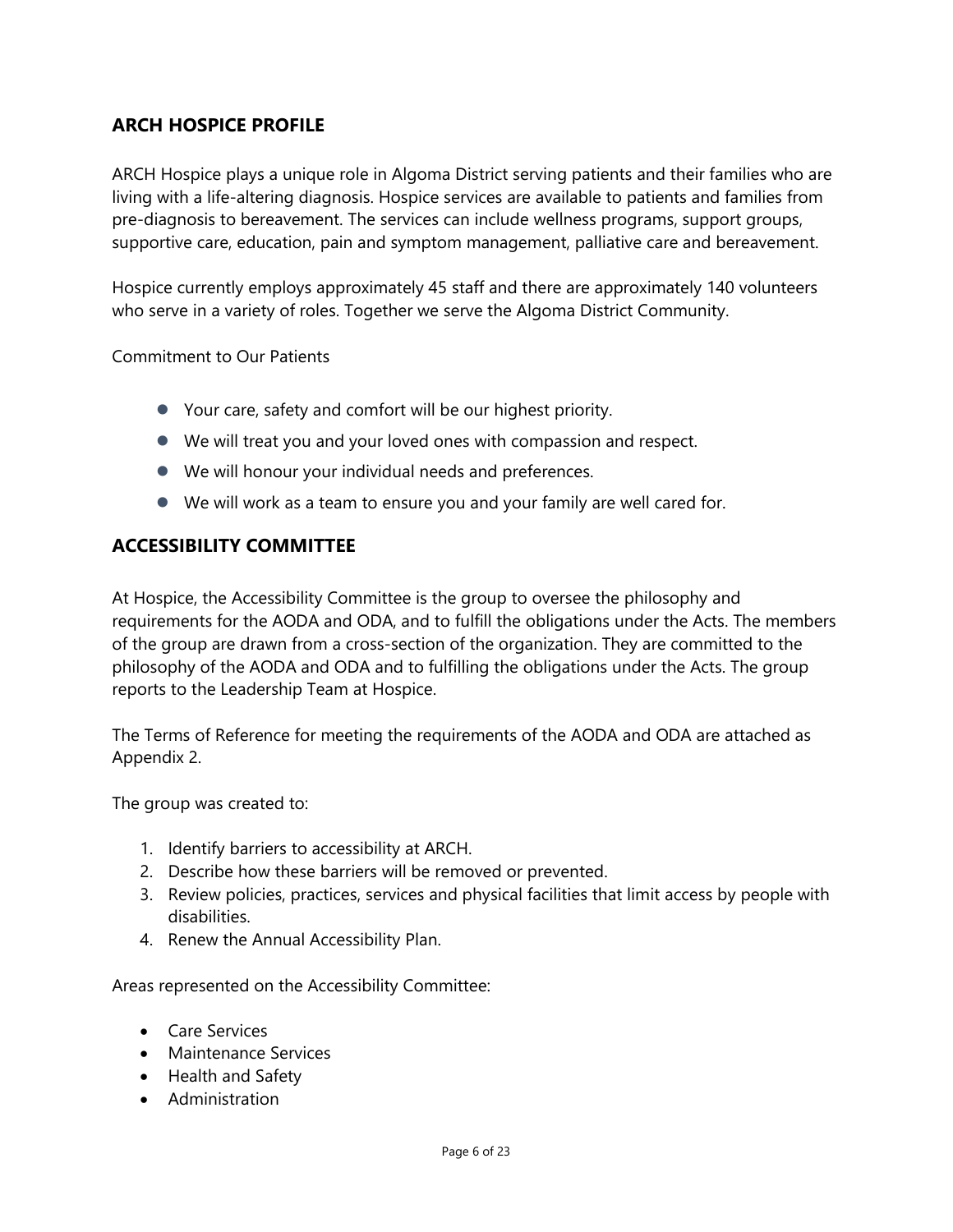- Volunteer Services
- Privacy Officer

#### **COMMITMENT TO ACCESSIBILITY PLANNING**

Hospice is committed to building a diverse, accessible and inclusive organization that takes into account the principles of dignity, independence, integration and equality of opportunity to ensure that policies, procedures, practices, and services respect the rights and needs of persons with disabilities, through:

- Continuous review and improvement of access to the facilities, policies, programs, practices, and services for patients and their families, staff, health care practitioners, volunteers and members of the community.
- Participation of people with disabilities in the development and review of the Accessibility Plan.
- Establishment of an Accessibility Committee at Hospice.

## **BARRIER IDENTIFICATION METHODOLOGIES**

The Hospice continues to assess and implement processes and initiatives to ensure access for persons with disabilities. The following are consulted/considered in the process:

- Patient and visitor feedback
- Employee input
- Consultation with representatives from community groups to ensure solutions are as sensitive as possible to their needs
- Impact of architectural and building system elements on accessibility/current building code requirements

In instances where the Hospice is limited in its capacity to address all barriers identified due to limited resources, the following criteria were used to assess barriers and to inform the key actions over the coming year:

- Magnitude of issue breadth of persons and service areas impacted.
- Financial implications the cost impact of implementing an identified solution and the extent to which the solution is feasible.
- Availability of alternatives whether favourable alternatives exist and their financial impact.
- Legal compliance whether the issue contravenes existing legislation.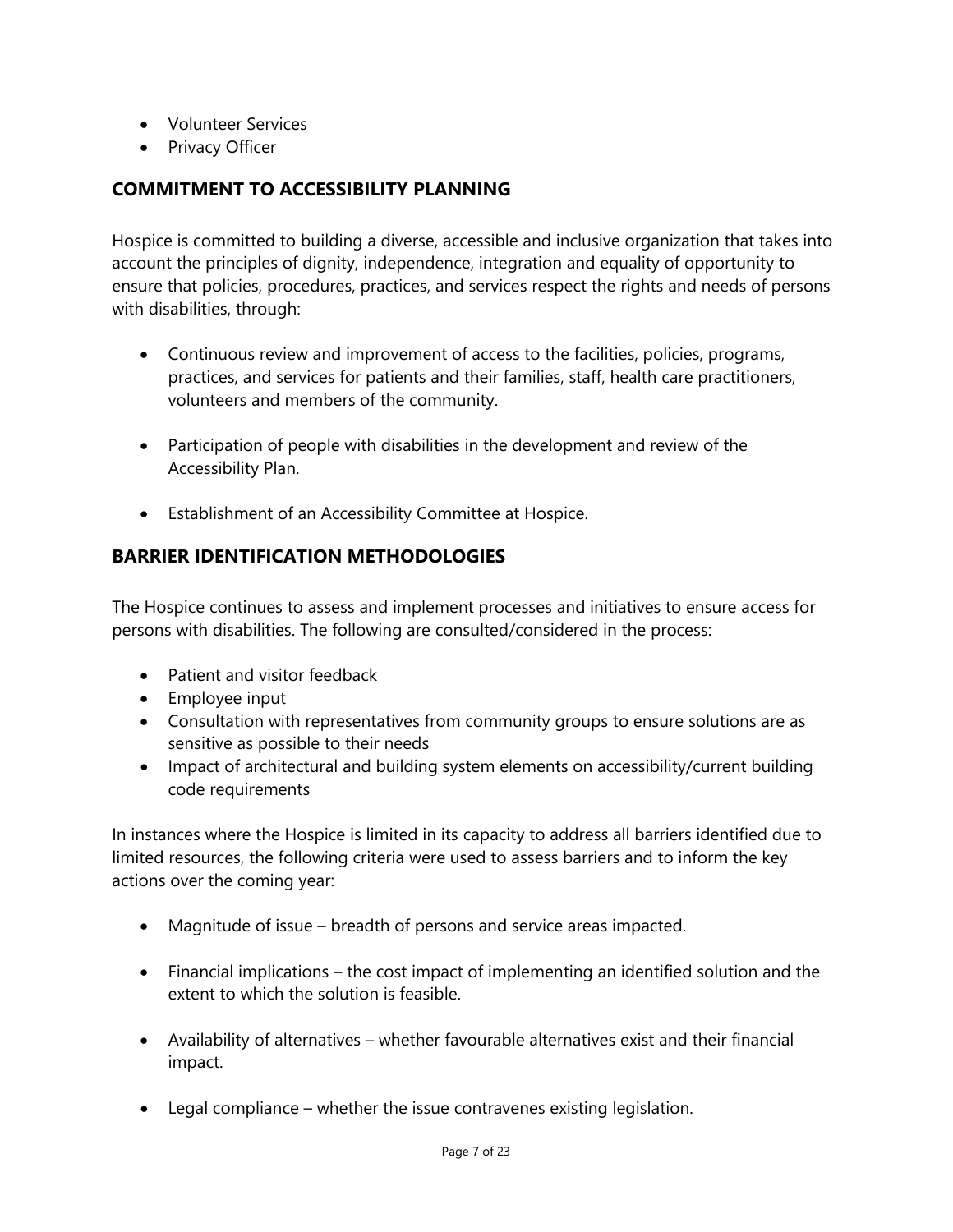- Risk/urgency the degree of risk and urgency of the situation, based on the magnitude of persons/departments impacted and gravity of the issue.
- Timing/appropriateness whether it is realistic to address the issue at present or to incorporate solutions into hospice expansion plans, in consideration of current space and financial resources.

The Hospice continually assesses the need to reduce or eliminate barriers throughout the organization focusing on:

- 1. The provision of quality services to all clients/patients and their family members, Hospice employees and members of the community with disabilities.
- 2. The continual improvement of access to the organization, its policies, programs, practices and services for clients/patients and their family members, staff, physicians, Hospice employees, volunteers and members of the community with disabilities.
- 3. The participation of persons with disabilities in the development and review of its Plan. The fundamental foundation for ensuring the development of an accessible environment is the development of a culture that supports barrier-free access to care and services and the establishment of corporate polices and strategies that set and maintain clear expectations and resources for barrier identification and removal.

This foundation provides the basis for our future plans. As barriers are identified they will be prioritized and improvements will be made where technically feasible and fiscally practical. All new capital construction and renovation projects in the planning stage or currently underway will reflect Hospice's commitment to the removal of current barriers and the prevention of future barriers.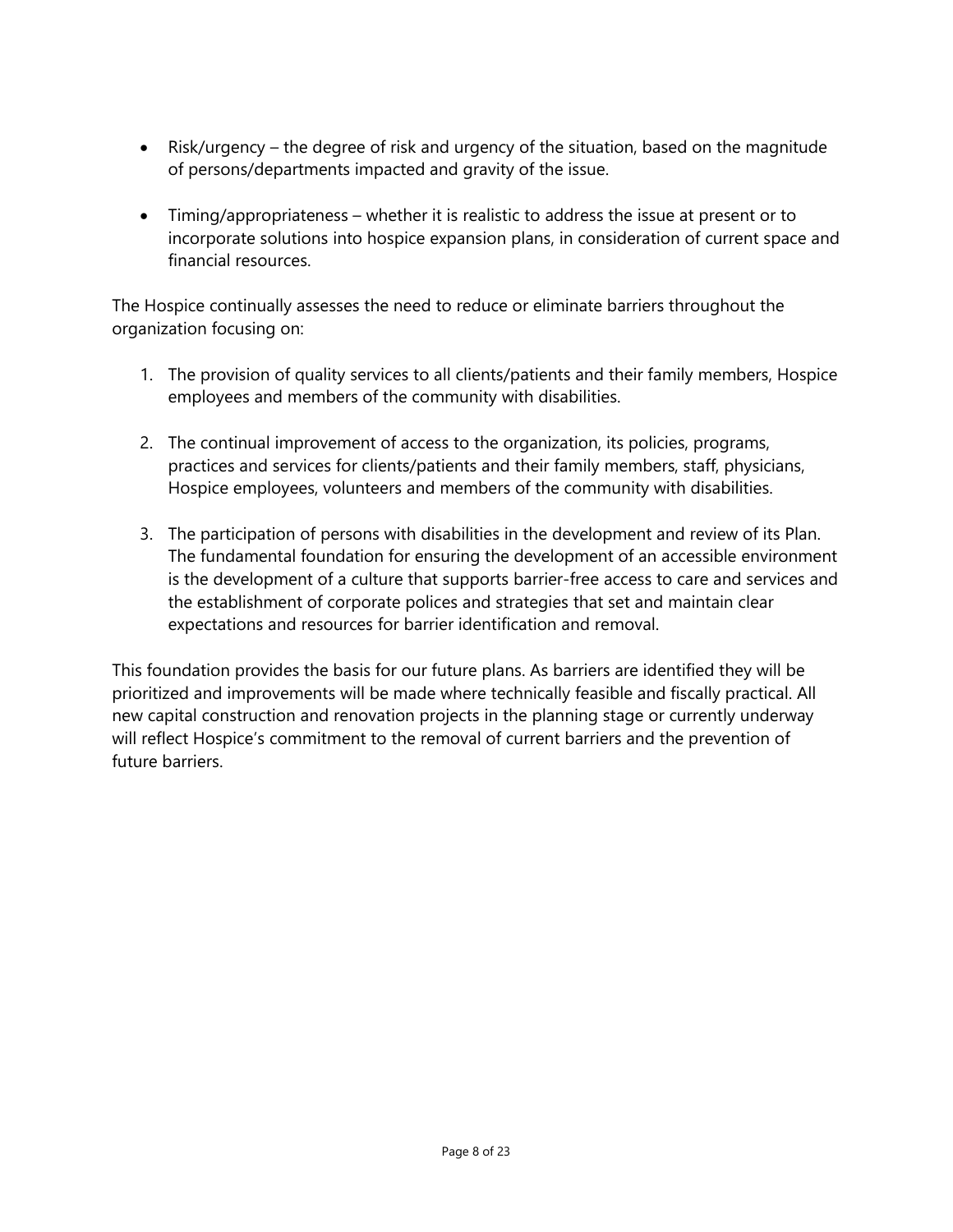The following identifies the methodology to be undertaken to identify/assess and prioritize barriers at Hospice:

| <b>Methodology</b>             | <b>Description</b>                                                                                                                                                                                                                                                                                                                                                                                                             | <b>Status</b>                                                                                                                                                                                                  |
|--------------------------------|--------------------------------------------------------------------------------------------------------------------------------------------------------------------------------------------------------------------------------------------------------------------------------------------------------------------------------------------------------------------------------------------------------------------------------|----------------------------------------------------------------------------------------------------------------------------------------------------------------------------------------------------------------|
| <b>Accessibility Committee</b> | Members meet to monitor and<br>update the Plan. They provide<br>recommendations to the<br>Leadership Team regarding<br>processes/procedures and<br>structural changes that may be<br>required.<br>The group meets semi-annually<br>(or at the call of the Chair) to<br>discuss issues related to<br>accessibility.                                                                                                             | Issues are brought to the<br>Accessibility Committee for<br>information and follow-up.<br>Website monitored, emails<br>acknowledged and forwarded to<br>most appropriate person/service<br>area for follow-up. |
| Feedback Management System     | The Hospice invites feedback on<br>accessibility through our public<br>website through email or<br>directly to the Manager of<br>Training & Coordination. The<br>Hospice manages and<br>documents feedback from<br>clients/patients, families,<br>Hospice employees and visitors<br>for quality improvement<br>purposes, including feedback<br>about accessibility. Feedback is<br>directed to the Accessibility<br>Committee. | Website monitored, emails<br>acknowledged and forwarded to<br>most appropriate person/service<br>area for follow up.                                                                                           |
| <b>Walk About</b>              | Initiate a tour of the facilities<br>with staff members to identify<br>barriers that exist through the<br>Hospice.                                                                                                                                                                                                                                                                                                             | Conducted annually.                                                                                                                                                                                            |
| Internet Research              | Research websites of groups<br>working with persons with<br>disabilities and the barriers that<br>their clients face. Look for these<br>barriers within the Hospice<br>environment.                                                                                                                                                                                                                                            | Ongoing.                                                                                                                                                                                                       |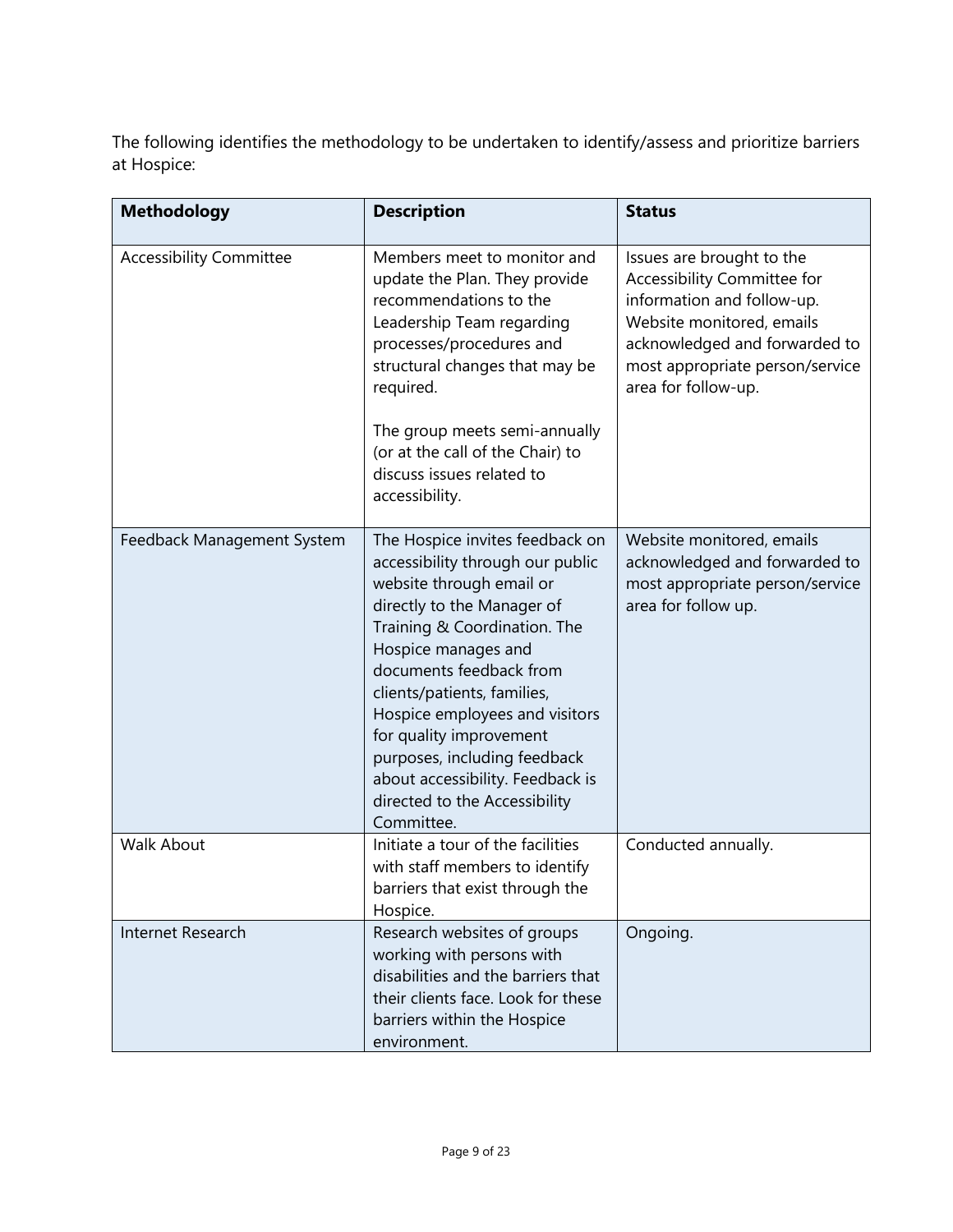#### **BARRIERS ADDRESSED SINCE 2015**

| <b>Type of Barrier</b> | <b>Description of Barrier</b> | <b>Strategy for Removal/</b><br><b>Prevention</b>                          |
|------------------------|-------------------------------|----------------------------------------------------------------------------|
| Physical               | Parking                       | Accessible spaces are clearly<br>identified for access to the<br>Hospice   |
| Physical               | Entrance                      | The main entry point is<br>equipped with power activated<br>door operators |
| Communication          | Way finding                   | Accessible washrooms are<br>clearly identified                             |
| Policy                 | Hospice policy                | Revised consistent with<br>changes in legislation                          |

#### **ACCESSIBILITY IMPROVEMENT PLAN 2019-2022**

The areas of focus for accessibility that will be addressed in 2019-22 include:

- 1. Refreshing ARCH Hospice's three-year Accessibility Plan.
- 2. Engaging local accessibility resources to assess our practices to help us understand any improvement areas that we have not already identified.
- 3. Continuing to liaise with the Canadian Hearing Society to assess opportunities to provide the best care and services to individuals who have hearing impairments.
- 4. Continuing to liaise with the Canadian National Institute for the Blind to assess opportunities to provide the best care and services to individuals who have vision impairments.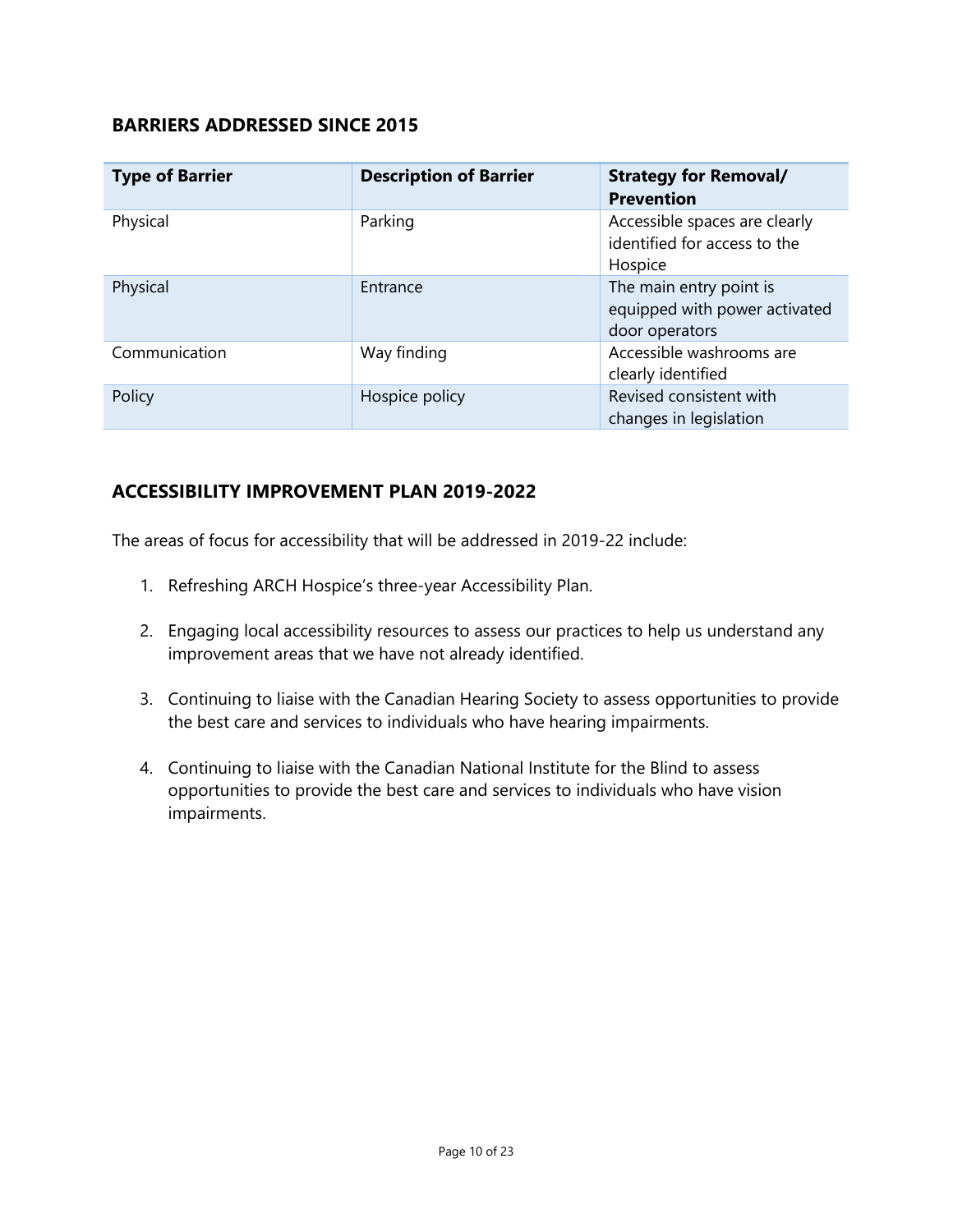## Part I – General Requirements

| <b>Integrated Accessibility Standards</b><br><b>Regulation (IASR) 191/11</b><br><b>Section 7</b>                                                                                                                                                                                                                 | <b>Action Plan</b>                                                                                                                                                                                                                                | <b>Timeline</b> |
|------------------------------------------------------------------------------------------------------------------------------------------------------------------------------------------------------------------------------------------------------------------------------------------------------------------|---------------------------------------------------------------------------------------------------------------------------------------------------------------------------------------------------------------------------------------------------|-----------------|
| 7.1 - Provide training on IASR<br>accessibility standards and Human<br><b>Rights Code</b><br>All employees, volunteers, persons<br>participating in development of<br>organizational policy and other<br>persons who provide goods, services<br>or facilities on behalf of the<br>organization, receive training | • Review learning module as required<br>Collaborate with Volunteer Services to<br>ensure ongoing training/ education of<br>volunteers<br>New employees receive 30 minutes of<br>$\bullet$<br>disability awareness education during<br>orientation | Ongoing         |
| 7.3 - Deliver training as soon as<br>practicable                                                                                                                                                                                                                                                                 | Education is initiated on hire and is<br>ongoing as required.<br>A learning module is to be completed<br>by all staff during their orientation.<br>Volunteers also have a session in their<br>training that focus on accessibility                | Ongoing         |
| 7.5 - Record of training                                                                                                                                                                                                                                                                                         | Keep current record of all training<br>$\bullet$<br>activities                                                                                                                                                                                    | Ongoing         |

## Part II – Information and Communication Standards

| <b>AODA/IASR 191/11</b><br>Section 11, 12 & 14                                                                            | <b>Action Plan</b>                                                                                                                                                                                                                                                             | <b>Timeline</b> |
|---------------------------------------------------------------------------------------------------------------------------|--------------------------------------------------------------------------------------------------------------------------------------------------------------------------------------------------------------------------------------------------------------------------------|-----------------|
| 11.1 - Ensure feedback processes are<br>accessible by accessible formats<br>and/or communication supports<br>upon request | A wide variety of options are available<br>٠<br>for people to provide feedback on<br>accessibility<br>Solicit feedback on accessibility<br>٠<br>through multiple channels - direct<br>patient/family input, online, by phone,<br>fax, email<br>Report out to the Accessibility | Ongoing         |
|                                                                                                                           | Committee and the Leadership Team<br>identifying issues and recommending<br>action plans                                                                                                                                                                                       |                 |
| $11.3$ – Notify the public about the<br>availability of accessible formats and<br>communication supports                  | Insert statement regarding availability<br>$\bullet$<br>of alternate formats in all<br>communications regarding feedback                                                                                                                                                       | In place        |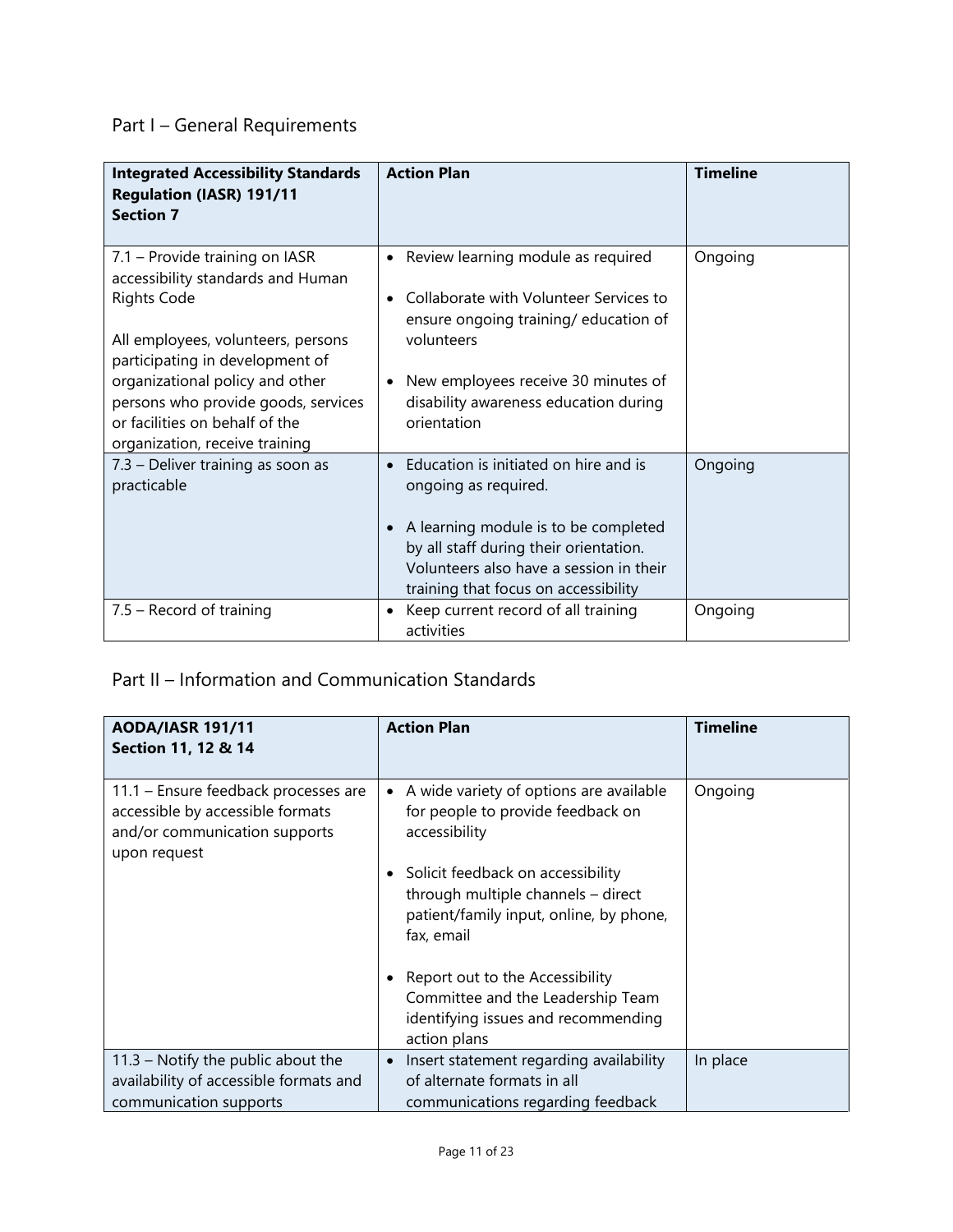|                                                                                                                                                                                                                                                                                                                                                                            | processes                                                                                                                                                                                                                                                                                                                                                                                                                                |          |
|----------------------------------------------------------------------------------------------------------------------------------------------------------------------------------------------------------------------------------------------------------------------------------------------------------------------------------------------------------------------------|------------------------------------------------------------------------------------------------------------------------------------------------------------------------------------------------------------------------------------------------------------------------------------------------------------------------------------------------------------------------------------------------------------------------------------------|----------|
| 12.1 - Provide accessible formats<br>and communication supports for<br>information<br>Information in accessible formats<br>and/or using communication<br>supports provided:<br>In a timely manner that takes<br>into account the persons<br>accessibility needs due to<br>disability and<br>At a cost that is no more than<br>the regular cost charged to<br>other persons | • Create a standard process for<br>requesting alternate format<br>Investigate accessibility options for<br>$\bullet$<br>non-print formats of communications<br>(e.g. text for hearing impaired,<br>captioning, audio captioning etc.)                                                                                                                                                                                                    | Ongoing  |
| 12.2 - Consult with person<br>requesting alternate format                                                                                                                                                                                                                                                                                                                  | Integrate consultation with the<br>$\bullet$<br>requestor into the standard process for<br>requesting alternate format                                                                                                                                                                                                                                                                                                                   | Ongoing  |
| 12.3 - Notify public of availability of<br>alternatives as they become available<br>Post notices of the availability of<br>alternate formats and<br>communication supports on:<br>Website<br>Pamphlets                                                                                                                                                                     | Develop messaging and integrate<br>$\bullet$<br>appropriate wording/statement for<br>website and other means for<br>communication                                                                                                                                                                                                                                                                                                        | In place |
| 14.1 - Ensure websites and web<br>content conform to WCAG 2.0<br>guidelines (Web Content Accessibility<br>Guidelines) at the following levels:<br>New websites and web content<br>to Level A by January 1, 2014<br>(14.4)<br>All websites and web content to<br>Level AA by January 1, 2021                                                                                | Consult with external consultant for<br>$\bullet$<br>web services re WCAG compliance<br>• Conduct gap analysis of current<br>external website by evaluating current<br>status relative to CAP 2.0 level A<br>Develop ongoing plan to make any<br>$\bullet$<br>necessary changes or upgrades to<br>ensure level A as new web pages are<br>created<br>Determine necessary upgrades for<br>$\bullet$<br>Level AA compliance and create plan | In place |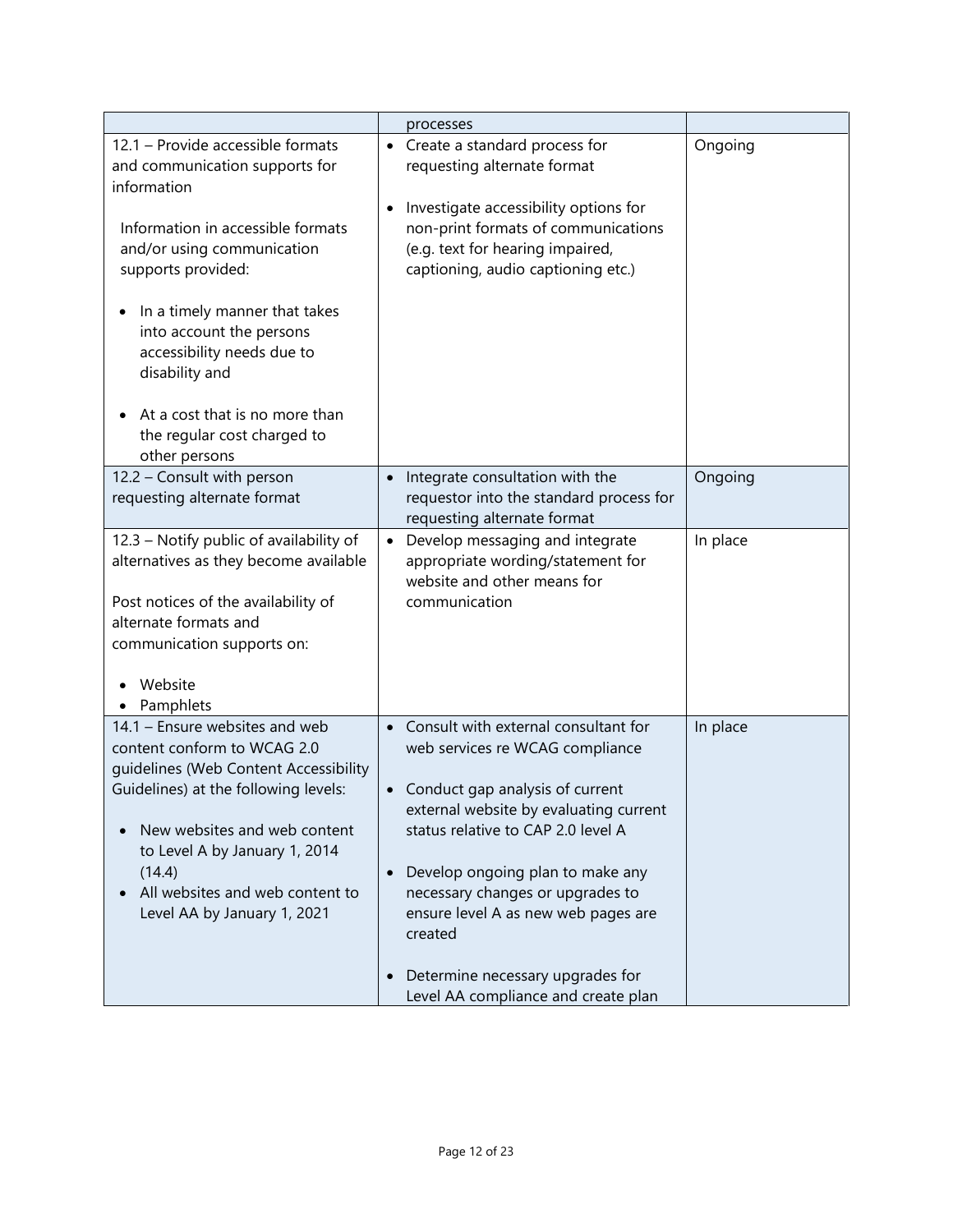## Part III – Employment Standards

| <b>AODA/IASR 191/11</b>                                                                                                                                                                                                                                                                                       | <b>Action Plan</b>                                                                                                                                                                                                                                                                      | <b>Timeline</b> |
|---------------------------------------------------------------------------------------------------------------------------------------------------------------------------------------------------------------------------------------------------------------------------------------------------------------|-----------------------------------------------------------------------------------------------------------------------------------------------------------------------------------------------------------------------------------------------------------------------------------------|-----------------|
| Section 22*24, 26, and 32                                                                                                                                                                                                                                                                                     |                                                                                                                                                                                                                                                                                         |                 |
| Ensure availability of<br>accommodations in recruitment,<br>selection, hiring processes<br>Consult with individual on<br>determining necessary<br>accommodations<br>Include accessibility considerations<br>in redeployment processes                                                                         | Develop strategy for integrating<br>$\bullet$<br>recruitment, selection and hiring<br>processes with information concerning<br>accommodations<br>Develop process for the request of<br>workplace information in alternate format<br>and/or with communication supports and<br>implement | Ongoing         |
| Provide accessible formats and<br>communication supports for job or<br>workplace information upon<br>request                                                                                                                                                                                                  |                                                                                                                                                                                                                                                                                         |                 |
| 25.1 - Inform employees of<br>policies supporting employees<br>with disabilities                                                                                                                                                                                                                              | • Continue to inform employees of policies<br>supporting employees with disabilities<br>upon onboarding                                                                                                                                                                                 | Ongoing         |
| 25.2 - Provide this information to<br>new employees as soon as<br>practicable after hiring                                                                                                                                                                                                                    | • As above                                                                                                                                                                                                                                                                              | Ongoing         |
| 25.3 - Provide updated<br>information on accommodations<br>policies to employees when<br>changes occur                                                                                                                                                                                                        | • Accommodation and return to work<br>policies available to staff                                                                                                                                                                                                                       | Ongoing         |
| 28.1 - Develop written process for<br>documented individual<br>accommodation plans                                                                                                                                                                                                                            | • Review and update procedures for<br>accommodations                                                                                                                                                                                                                                    | Ongoing         |
| 28.2 - Include prescribed elements<br>in process                                                                                                                                                                                                                                                              | The above process is to include all<br>prescribed elements                                                                                                                                                                                                                              | Ongoing         |
| 28.3 - Individual accommodations<br>plans shall:<br>Include an information<br>regarding accessible formats<br>and communications supports<br>provided, if requested<br>Include individualized<br>workplace emergency response<br>information is required<br>Identify any other<br>accommodation that is to be | • As prescribed elements will be included<br>as required by individual                                                                                                                                                                                                                  | Ongoing         |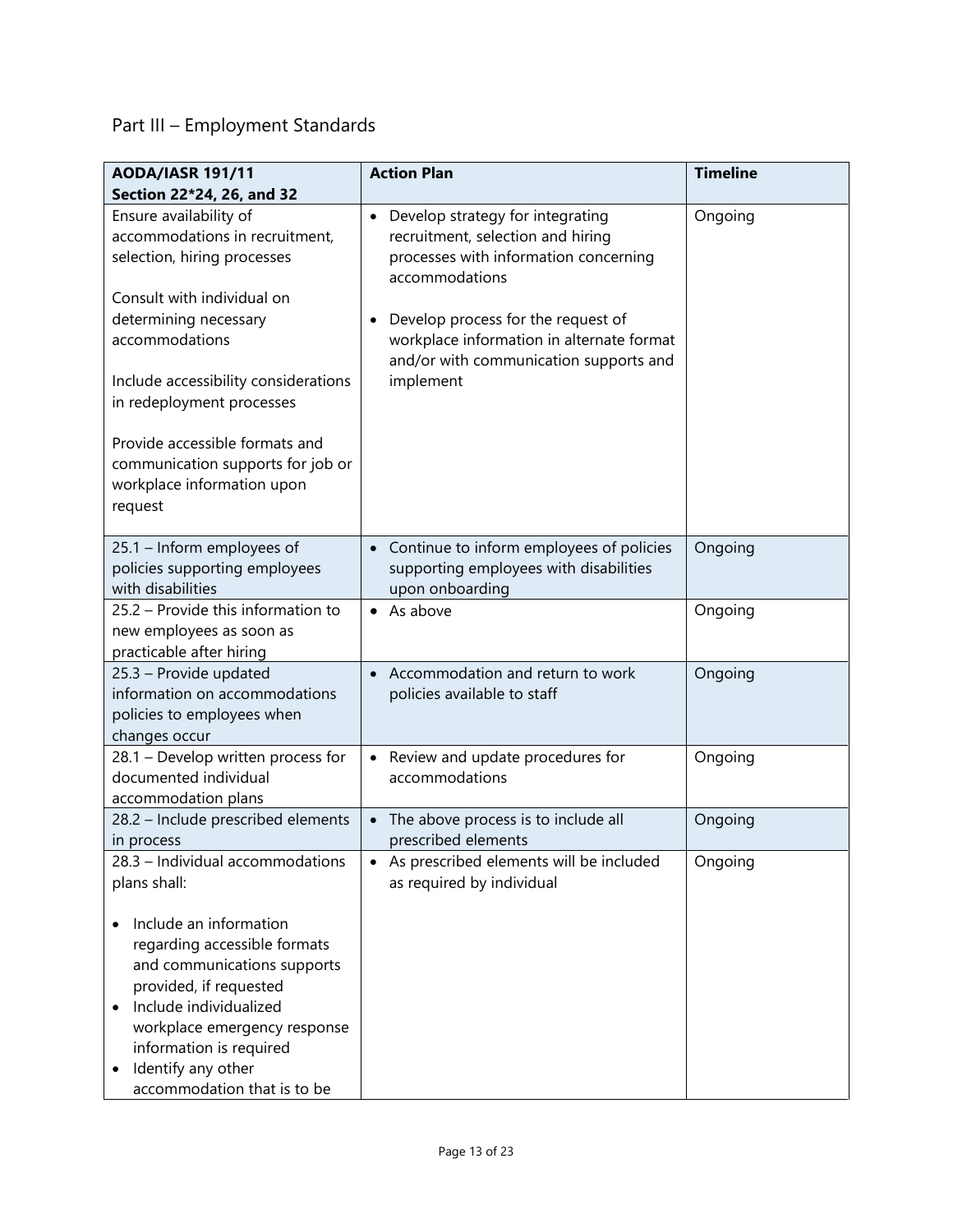| provided                                                                                                                                                                                                                                                                                                                                                                                       |                                                                                                                                                                                                                                                                                                                                                                                                                                                                                                                           |         |
|------------------------------------------------------------------------------------------------------------------------------------------------------------------------------------------------------------------------------------------------------------------------------------------------------------------------------------------------------------------------------------------------|---------------------------------------------------------------------------------------------------------------------------------------------------------------------------------------------------------------------------------------------------------------------------------------------------------------------------------------------------------------------------------------------------------------------------------------------------------------------------------------------------------------------------|---------|
| 30.1 - Include accessibility<br>considerations in performance<br>management processes<br>The use of the performance<br>management processes takes into<br>account the accessibility needs of<br>employees with disabilities,<br>including existing accommodation<br>plans                                                                                                                      | Review performance process and identify<br>$\bullet$<br>opportunities for integration of<br>accessibility criteria<br>Ensure that the performance tools will be<br>$\bullet$<br>available in alternate formats and/or<br>communication support, upon request<br>Develop questions(s) that ensure<br>$\bullet$<br>accessibility needs are identified and<br>addressed in the process<br>Integrate questions into the performance<br>$\bullet$<br>management tool<br>Integrate questions into the probationary<br>$\bullet$ | Ongoing |
| 31.1 - Include accessibility<br>considerations and individual<br>accommodation plans in career<br>development and advancement,<br>including additional<br>responsibilities within current<br>position<br>The use of the performance tool<br>will identify any barriers due to<br>disability relative to career<br>development and prompts<br>discussion of accommodation or<br>supports needed | assessment<br>Review process and identify<br>$\bullet$<br>opportunities for integration of<br>accessibility criteria within career<br>development section<br>Develop question(s) that ensure<br>$\bullet$<br>accessibility needs are identified relative<br>to career development, including<br>additional responsibilities/opportunities<br>within current position<br>Integrate questions into performance<br>$\bullet$<br>management tool                                                                              | Ongoing |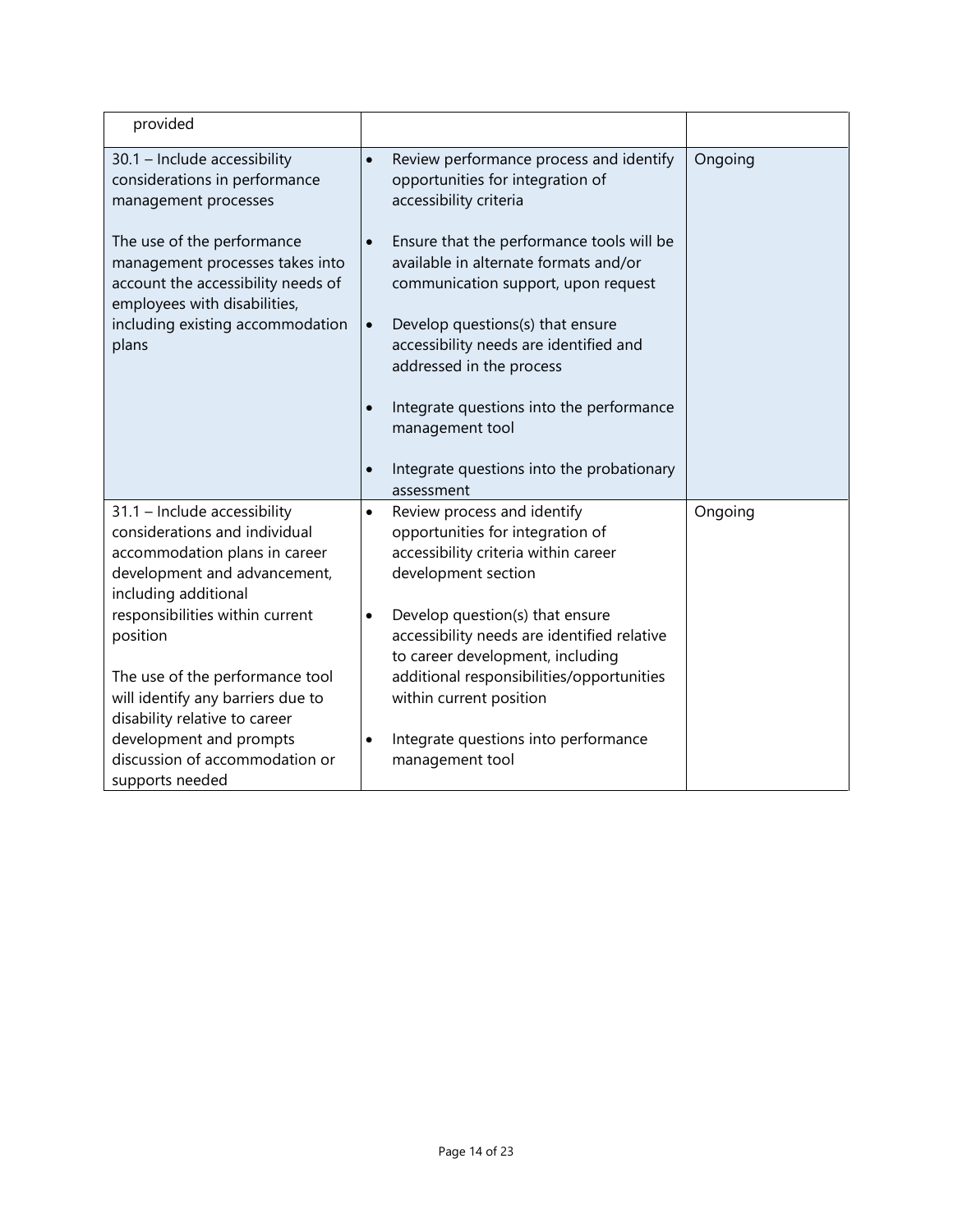#### **AODA Design of Public Space Standard – not yet legislated**

| S. 80116, 80.22, 80.33, 80.37,<br>80.39-80.42                                                                                                                                                                                                                                                                                                                                                                  | <b>Action Plan</b>                                                                                                                                                                                                                                                                                                                                                                                                                                                                                                                                                                                                                                                                   | <b>Timeline</b> |
|----------------------------------------------------------------------------------------------------------------------------------------------------------------------------------------------------------------------------------------------------------------------------------------------------------------------------------------------------------------------------------------------------------------|--------------------------------------------------------------------------------------------------------------------------------------------------------------------------------------------------------------------------------------------------------------------------------------------------------------------------------------------------------------------------------------------------------------------------------------------------------------------------------------------------------------------------------------------------------------------------------------------------------------------------------------------------------------------------------------|-----------------|
| Technical requirements outlined in<br>the AODA Built Environment<br>Standards (Design of Public<br>Spaces) are met in all new<br>construction and/or<br>renovation, in all relevant areas<br>including:<br>- accessible parking<br>- exterior paths or travel<br>- outdoor public use eating areas<br>- service counters<br>- fixed queuing guides<br>- waiting areas maintenance<br>- elevators<br>- doorways | Identify stakeholders involved in<br>$\bullet$<br>development, redevelopment, design,<br>renovation and maintenance of public<br>spaces and share information on status<br>of built Environment standards<br>Identify and inform relevant stakeholders<br>$\bullet$<br>of proposed new standards for<br>Accessible Parking<br>New standards implemented as they are<br>$\bullet$<br>made law<br>Identify current maintenance schedules<br>$\bullet$<br>for interior and exterior spaces<br>Identify the need to add new<br>$\bullet$<br>maintenance as per requirements of<br>AODA, once proposed standards are<br>legislated<br>Conduct assessment re: installation of<br>$\bullet$ | In place        |
|                                                                                                                                                                                                                                                                                                                                                                                                                | visual fire alarms in all appropriate public<br>areas.                                                                                                                                                                                                                                                                                                                                                                                                                                                                                                                                                                                                                               |                 |
| 25.1 - Inform employees of<br>policies supporting employees<br>with disabilities                                                                                                                                                                                                                                                                                                                               | Continue to inform employees of policies<br>supporting employees with disabilities<br>upon onboarding                                                                                                                                                                                                                                                                                                                                                                                                                                                                                                                                                                                | Ongoing         |
| 25.2 - Provide this information to<br>new employees as soon as<br>practicable after hiring                                                                                                                                                                                                                                                                                                                     | As above<br>$\bullet$                                                                                                                                                                                                                                                                                                                                                                                                                                                                                                                                                                                                                                                                | Ongoing         |

## **PROCESS FOR REVIEW AND MONITORING**

Accessibility planning is an important means of improving both the safety and quality of service delivery to the populations we serve, of attracting and retaining employees, and of increasing efficiency of our operations. The Accessibility Committee and the Manager of Training & Coordination and Maintenance will monitor current plans and develop subsequent annual plans.

Specifically, Accessibility Committee will:

- Ensure the inventory of new barriers is updated and prioritized
- Ensure implementation strategies are identified and carried out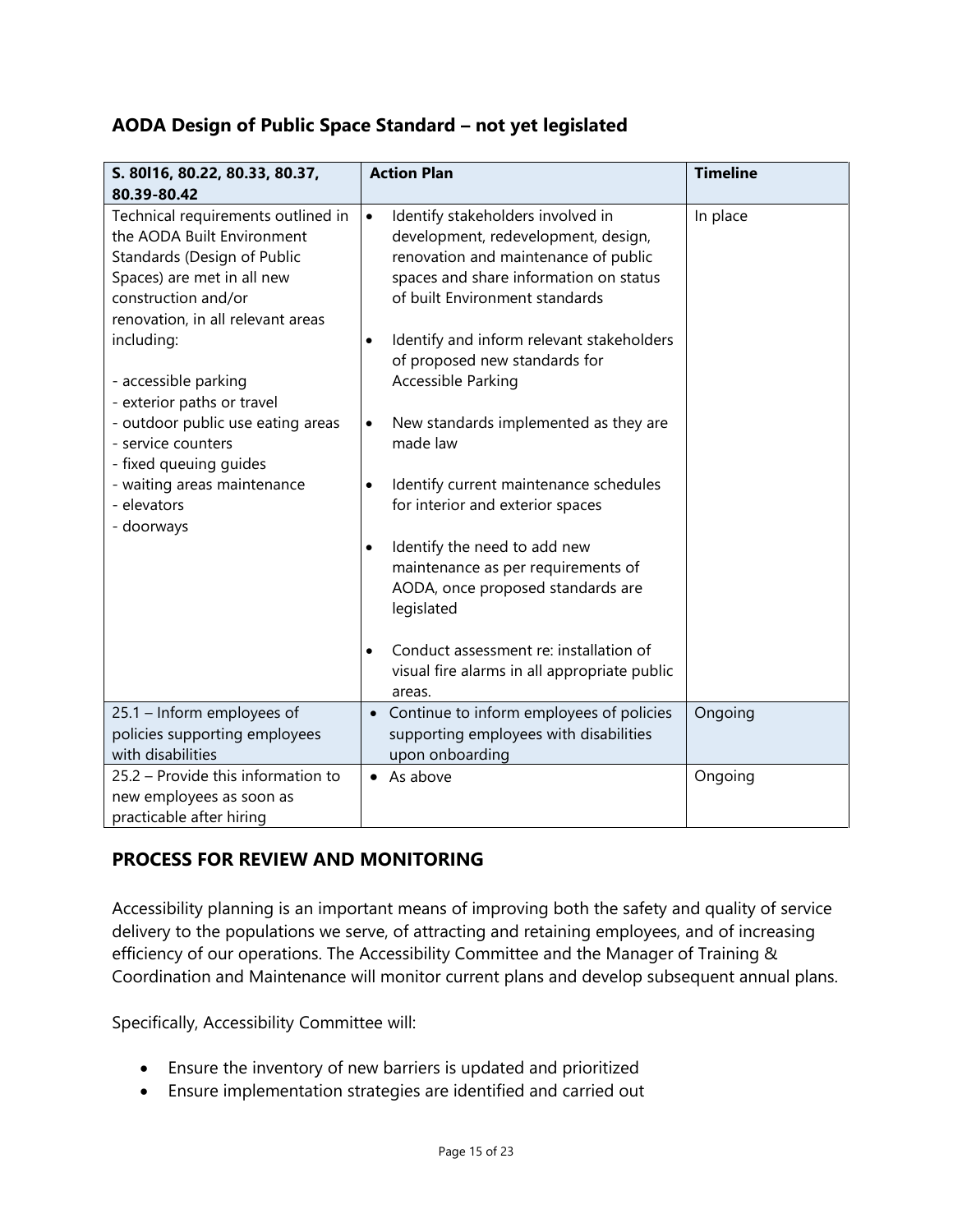• Present plans and annual reports to the Leadership Team for discussion, and further recommendations for implementation

The Accessibility Committee will liaise directly with service leads to achieve these objectives when appropriate. The Committee will provide updates to the Leadership Team on an annual basis or as required. All accessibility planning documentation and reporting will be available in alternate formats and/or with communication support, upon request.

The multi-year plan was developed for the period 2019-2022. Hospice is committed to revising the Plan to ensure all regulations/legislation are to be fully implemented.

## **COMMUNICATION OF ACCESSIBILITY PLAN**

The 2019-22 multi-year Accessibility Plan is available upon request and is also made available in alternate format and/or with communication support, upon request. Core elements are posted on the Hospice website [www.archhospice.ca.](http://www.archhospice.ca/)

Please contact Nicole Pearce at 705-942-1556 ext. 233 or via email [pearcen@archhospice.ca](mailto:pearcen@archhospice.ca) for more information.

#### **Key Messages**

- The Accessibility Committee at ARCH Hospice prepares accessibility plans in consultation with people with disabilities and others, and make them public in accordance with the Ontario Government – Ontarians with Disabilities Act.
- The Accessibility Committee at ARCH Hospice identifies and recommends changes to the Leadership Team that will result in the removal barriers.
- The Committee is responsible for the development of Accessibility Plans will allow the Hospice to integrate accessibility planning into other planning cycles.
- The Hospice is committed to the continual improvement of access to facilities, policies, practices and services for people with disabilities.

The removal of barriers means that:

- Services, policies and procedures will meet the needs of all people
- All people, including the elderly will be better served
- More people will have access to information resources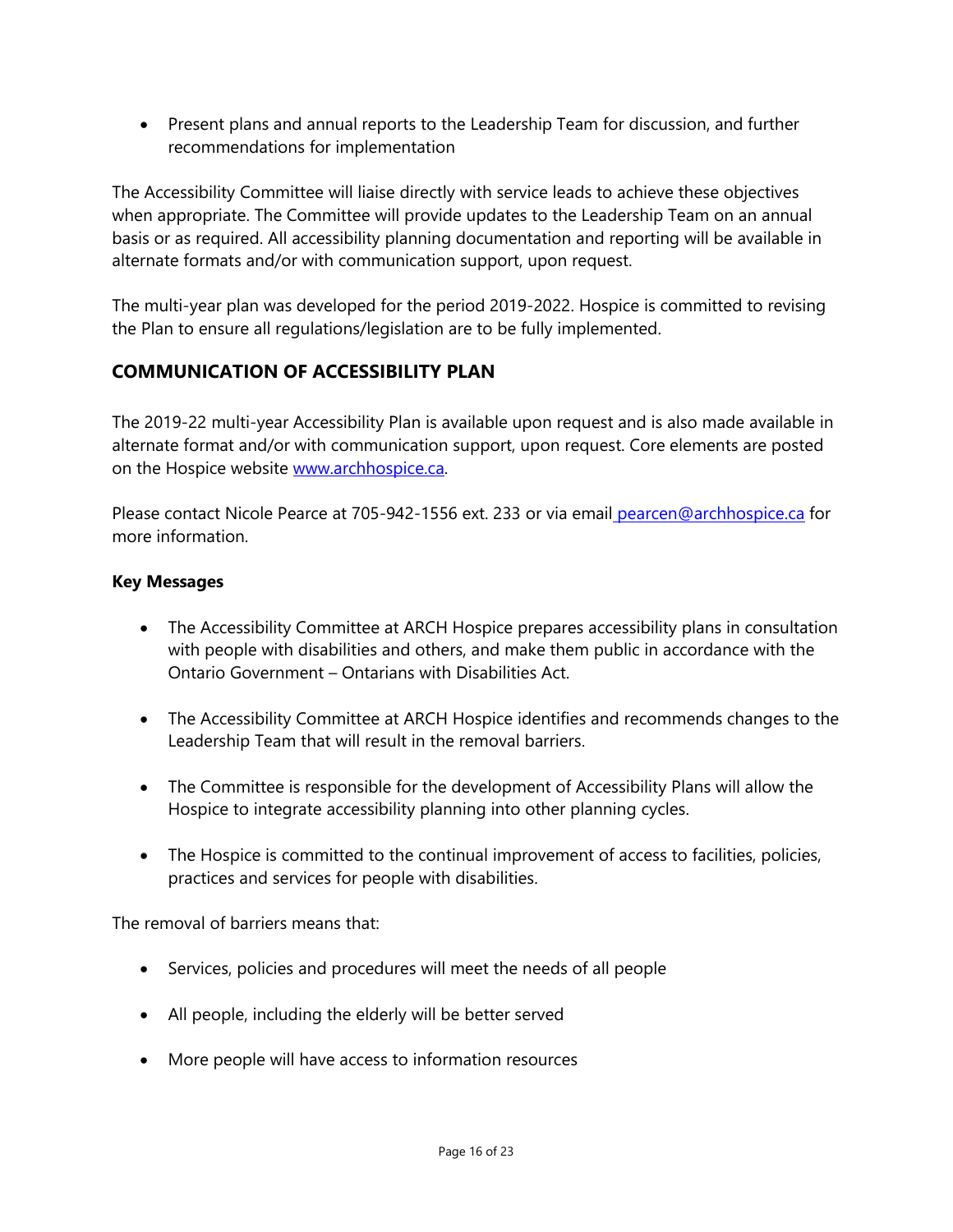## **APPENDIX 1 – CUSTOMER SERVICE STANDARDS**

The Customer Service standard requirements that apply to all providers are as follows:

- 1. Establish policies, practices and procedures on providing goods or services to people with disabilities.
- 2. Set a policy on allowing people to use their own personal assistive devices to access your goods and use your services and about any other measure your organization offers (assistive devices, services, or methods) to enable them to access your goods and use your services.
- 3. Use reasonable efforts to ensure that policies, practices and procedures are consistent with the core principles of independence, dignity, integration and equality of opportunity.
- 4. Communicate with a person with a disability in a manner that takes into account his or her disability.
- 5. Train staff, volunteers, contractors and any other people who interact with the public or other third parties on your behalf on a number of topics as outlined in the customer service standard.
- 6. Train staff, volunteers, contractors and any other people who are involved in developing policies, practices and procedures on the provision of goods or services on a number of topics as outlined in the customer service standard.
- 7. Allow people with disabilities to be accompanied by their guide dog or service animal in those areas of the premises you own or operate that are open to the public, unless the animal is excluded by another law. If a service animal is excluded by law, use other measures to provide services to the person with a disability.
- 8. Permit people with disabilities who use a support person to bring that person with them while accessing goods or services in premises open to the public or third parties.
- 9. Where admission fees are charged, [provide notice ahead of time on what admission, if any, would be charged for a support person of a person with a disability].
- 10. Provide notice when facilities, good or services used by people with disabilities are temporarily disrupted.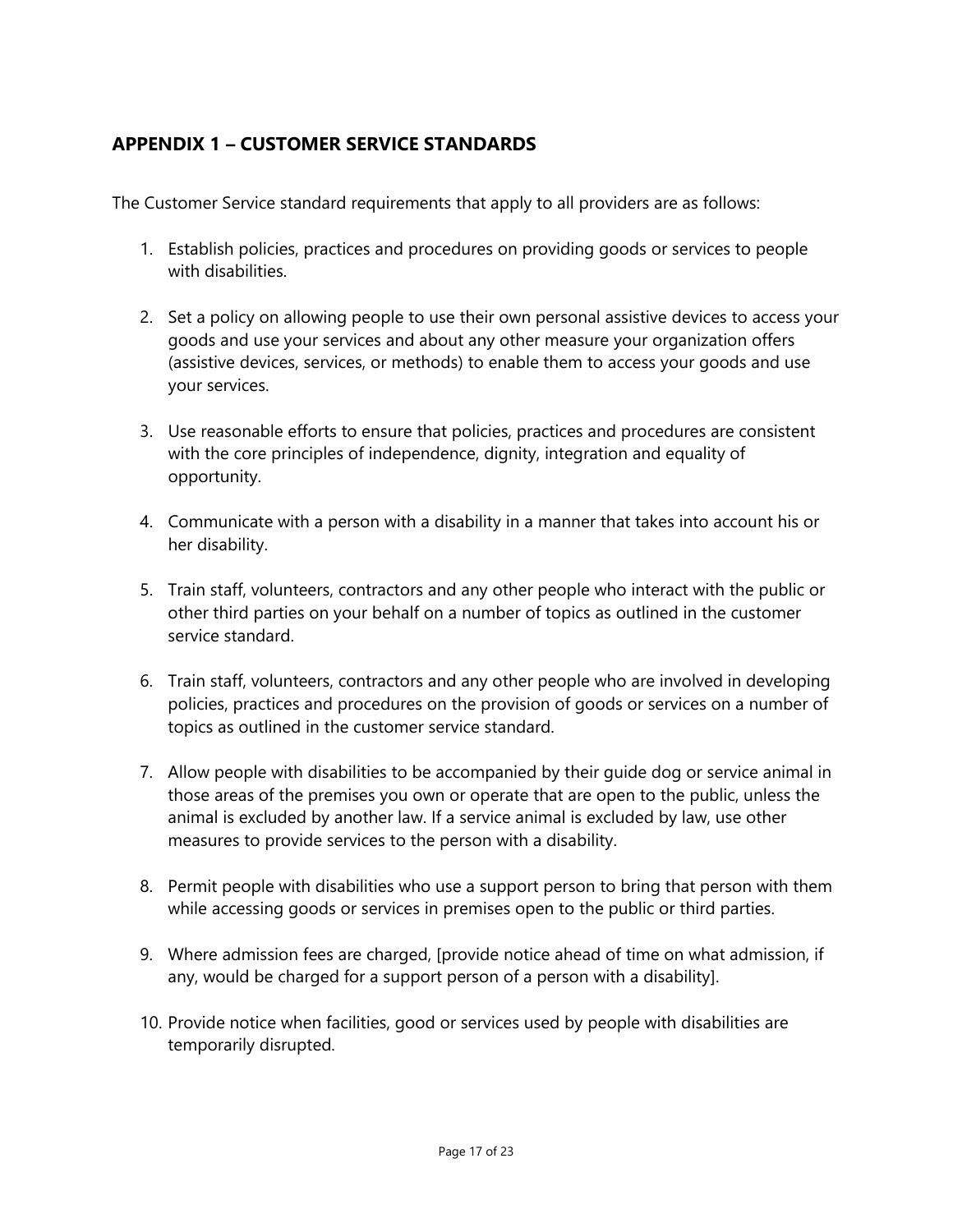11. Establish a process for people to provide feedback on how you provide goods or services to people with disabilities and how you will respond to any feedback and take action on any complaints. Make the information about your feedback process readily available to the public.

#### *Public sector organizations and providers with 20 or more employees are further required to:*

- 12. Document in writing all your policies, practices and procedures that govern accessible customer service and meet other document requirements set out in the standard.
- 13. Notify customers that documents required under the customer service standard are available upon request.
- 14. When giving documents required under the customer service standard to a person with a disability, provide the information in a format that takes into account the person's disability.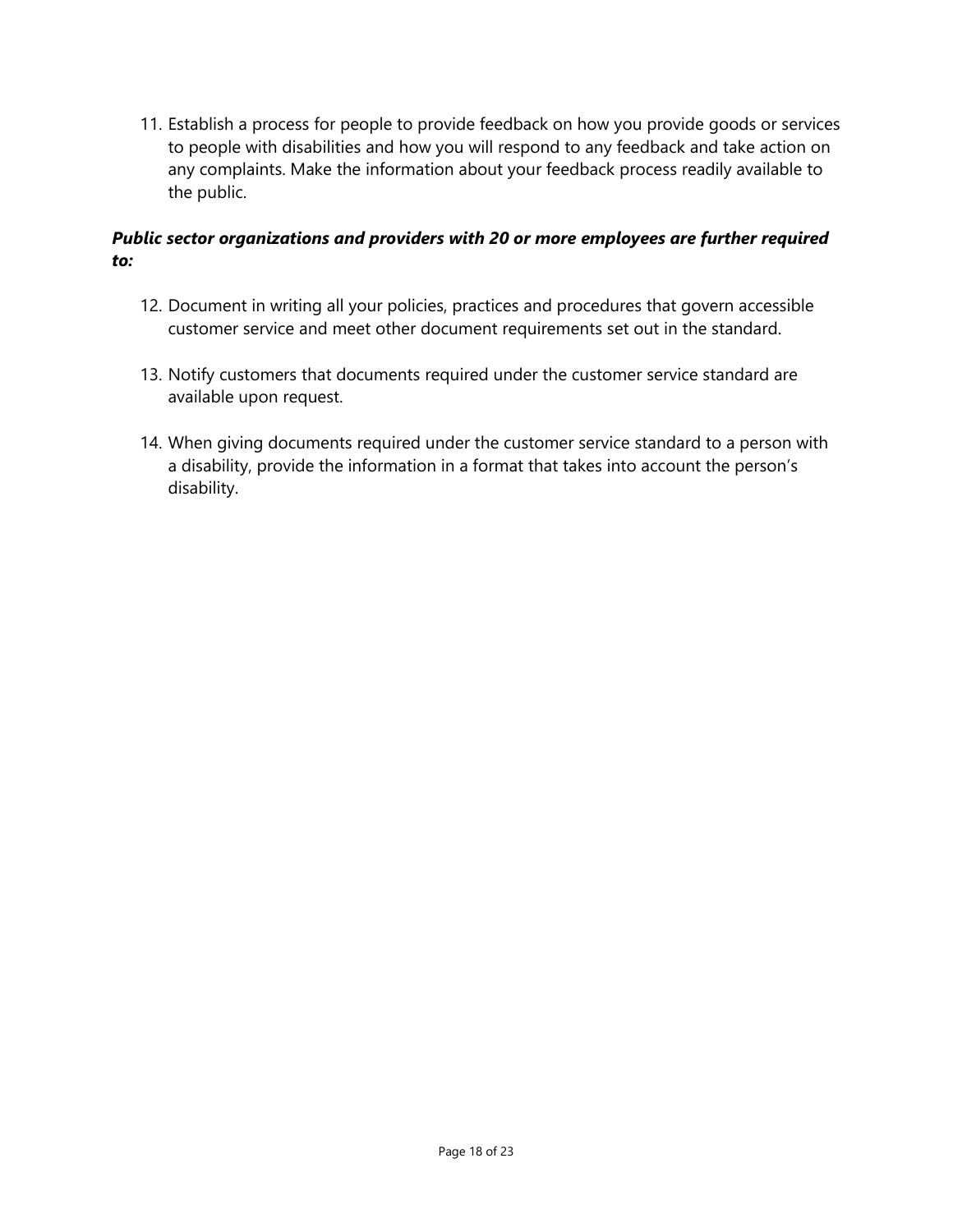## **APPENDIX 2 – ACCESSIBILITY COMMITTEE TERMS OF REFERENCE**

#### **Purpose**

The purpose of the Accessibility Committee is to develop, review, monitor, implement and evaluate the Hospice's Accessibility Plan and related recommendations.

#### **Functions**

The Committee will:

- 1. Review recent initiatives and successes in identifying, removing and preventing barriers.
- 2. Identify barriers that may be addressed in the coming year.
- 3. Recommend priority areas and develop strategies to address barrier removal and prevention.
- 4. Make recommendations to the Leadership Team on the priorities to be addressed each year.
- 5. Develop and monitor the annual/multi-year plan.

#### **Authority**

The Accessibility Committee receives its authority from and reports to the Executive Director. The Team's authority is limited to its primary purpose. Decisions may be implemented provided they are:

- Within available resources:
- Consistent with the vision, mission, values and strategic plan of the Hospice;
- Would positively impact on quality of care, service and resident/family satisfaction.

#### **Reporting Format**

• Issues requiring the attention of the Leadership Team will be highlighted in the minutes.

#### **Membership List**

| Julie Premo        | Manager of Training & Coordination      | premoj@archhospice.ca   |
|--------------------|-----------------------------------------|-------------------------|
| Nicole Pearce      | <b>Manager Operations &amp; Privacy</b> | pearcen@archhospice.ca  |
| Laura Fryia        | Intake Coordinator                      | fryial@archhospice.ca   |
| Lee Rendell        | Manager Fund Development                | rendelll@archhospice.ca |
| Christianne Monico | <b>Executive Director</b>               | monicoc@archhospice.ca  |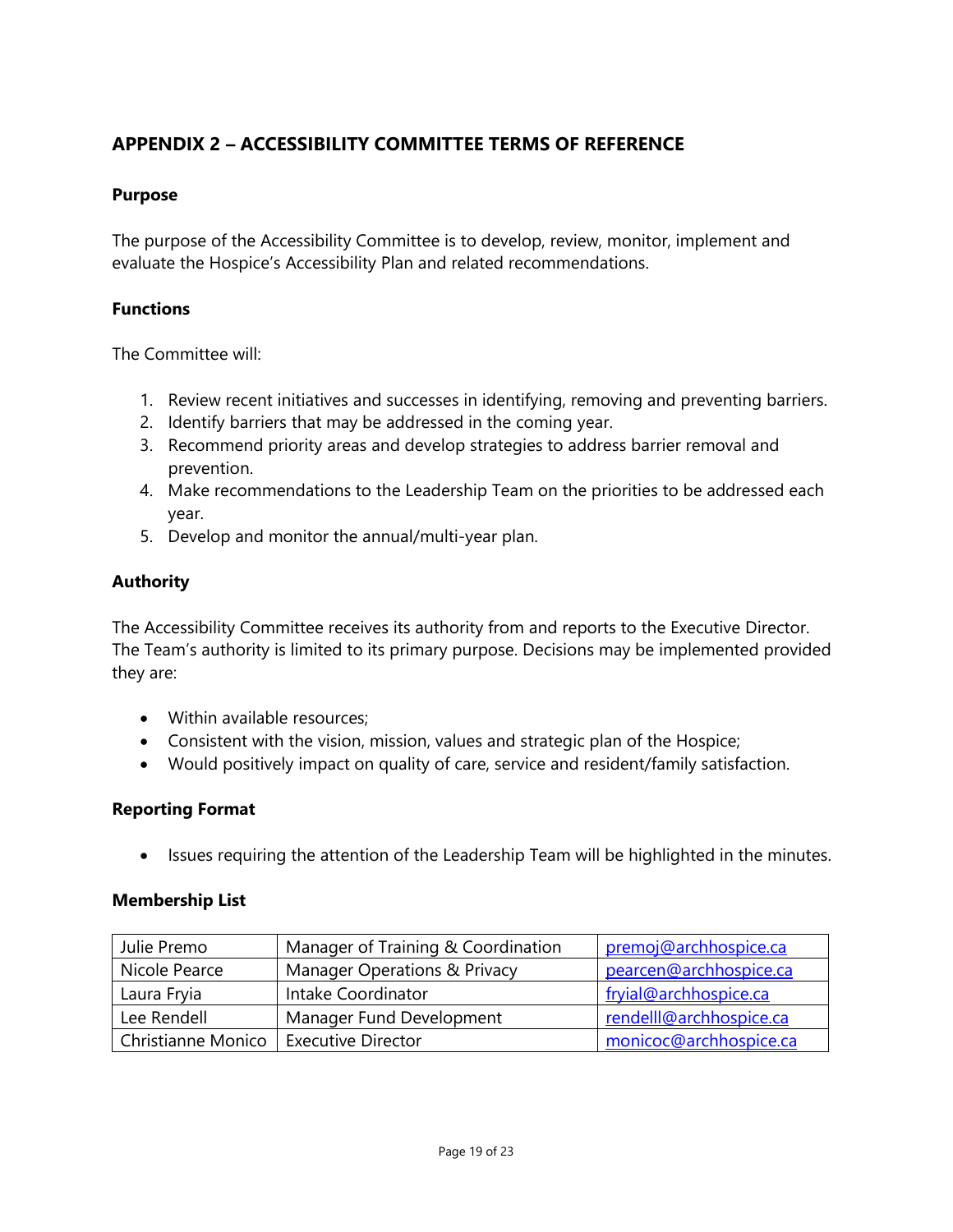#### **Chair**

The Chair shall be the Manager of Training & Coordination.

#### **Quorum**

The minimum number of members for quorum shall be 50% of Committee members.

#### **Meetings**

The Accessibility Committee shall meet on a semi-annual basis and at the discretion of the Chair.

#### **Team Process**

- Decision-making will occur through discussion and consensus whenever possible and will be data-driven/evidence-based.
- Time-limited sub-committees and task forces may be struck to deal with specific issues as required. These may include others who are not normally team members.
- The Team will meet on an ad hoc basis to discuss and solve specific issues.
- Minutes will be distributed to all appropriate staff and physicians.

#### **Members Duties and Responsibilities:**

- Attend all meetings of the Committee Team, prepare for the meeting and actively participate in facilitating the overall goal.
- Declare conflict of interest when appropriate.
- Resign when unable to continue.

#### **Records**

The Chair shall retain copies of the Accessibility Committee minutes and all documents relevant to the activities of the Committee.

#### **Terms of Reference Review**

The Terms of Reference for the Accessibility Committee will be reviewed every year or more frequently as required.

*December 2018*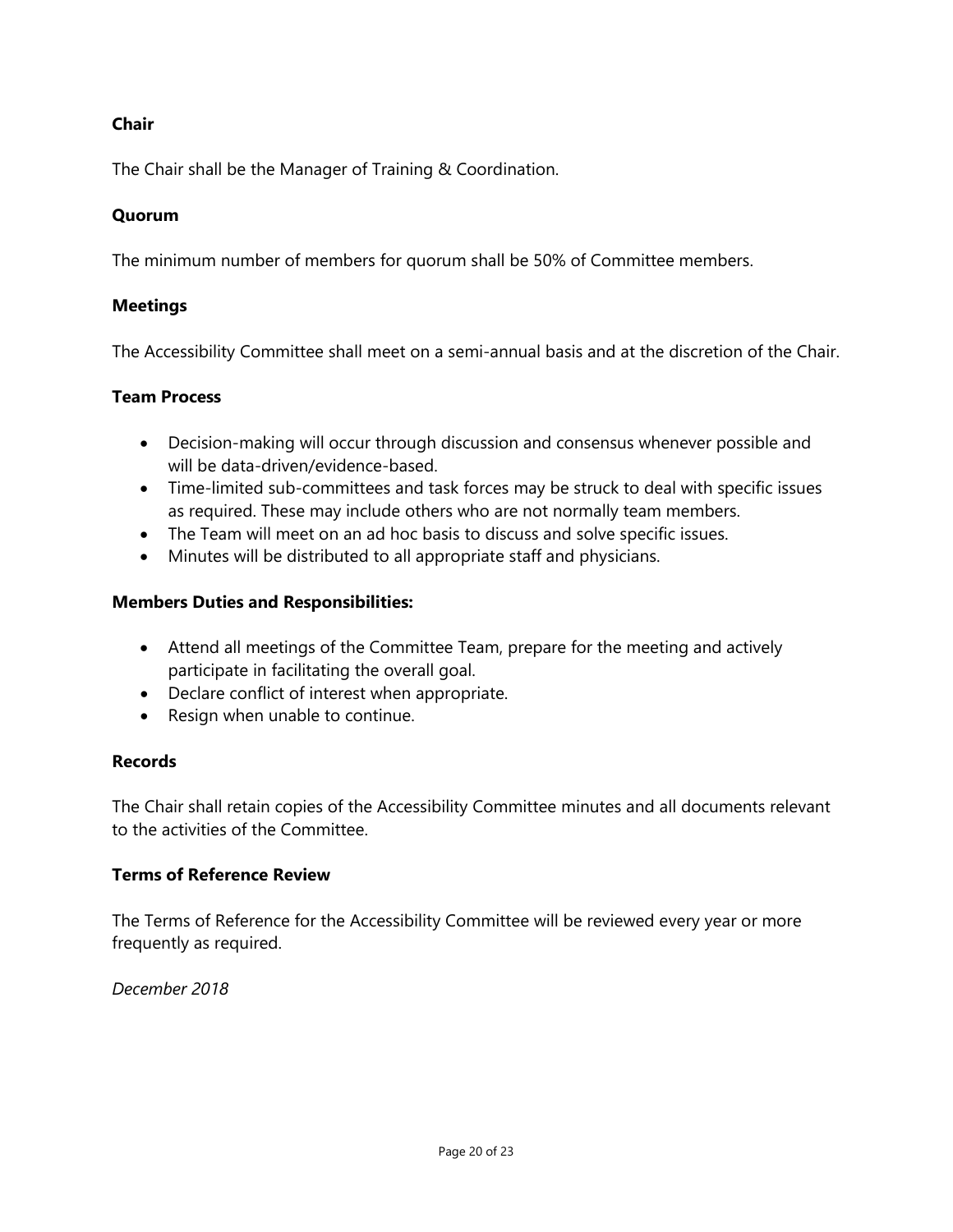## **APPENDIX 3 – ACCESSIBLE CUSTOMER SERVICE POLICY**

Services at ARCH Hospice will be provided in a manner that:

- Maintain the dignity, autonomy, respect, privacy and safety of persons with disabilities;
- Are inclusive, sensitive and responsive to their unique needs.

#### **Training**

- All ARCH Hospice staff and volunteers will receive accessible customer service training that includes:
	- $\circ$  A review of the purpose of the Accessibility for Ontarians for Disabilities Act (AODA), 2005 and the requirements of the Accessible Customer Service Standard.
	- o Guidelines for interacting and communicating with persons with various types of disabilities.
	- $\circ$  Guidelines for interacting with persons with disabilities who use assistive devices or require the assistance of a support person, guide dog, or other service animal.
	- $\circ$  Guidelines for using equipment or devices available at ARCH Hospice that may help with the provision of services to a person with a disability.
	- o Guidelines for proper initiating and responding if a person with a particular type of disability is having difficulty accessing ARCH Hospice services.
- AODA Accessible Customer Service training will be provided to each person as soon as is practicable and will be provided on an ongoing basis for updates in legislation, changes to Hospice policies and procedures governing the provision of services to persons with disabilities.
- Records will be kept to document training, learning or direction to employees and volunteers, including dates in personnel files.

#### **Service Animals, Support Persons and Assistive Devices**

- The presence and use of accessibility support persons, service animals and assistive devices are embraced with consideration taken for infection control and resident safety (for example, kitchen and dining areas).
- Service animals are allowed on the parts of our premises that are open to the public. Sensitivity of residents and families staying at the Hospice who are allergic to animals will be respected.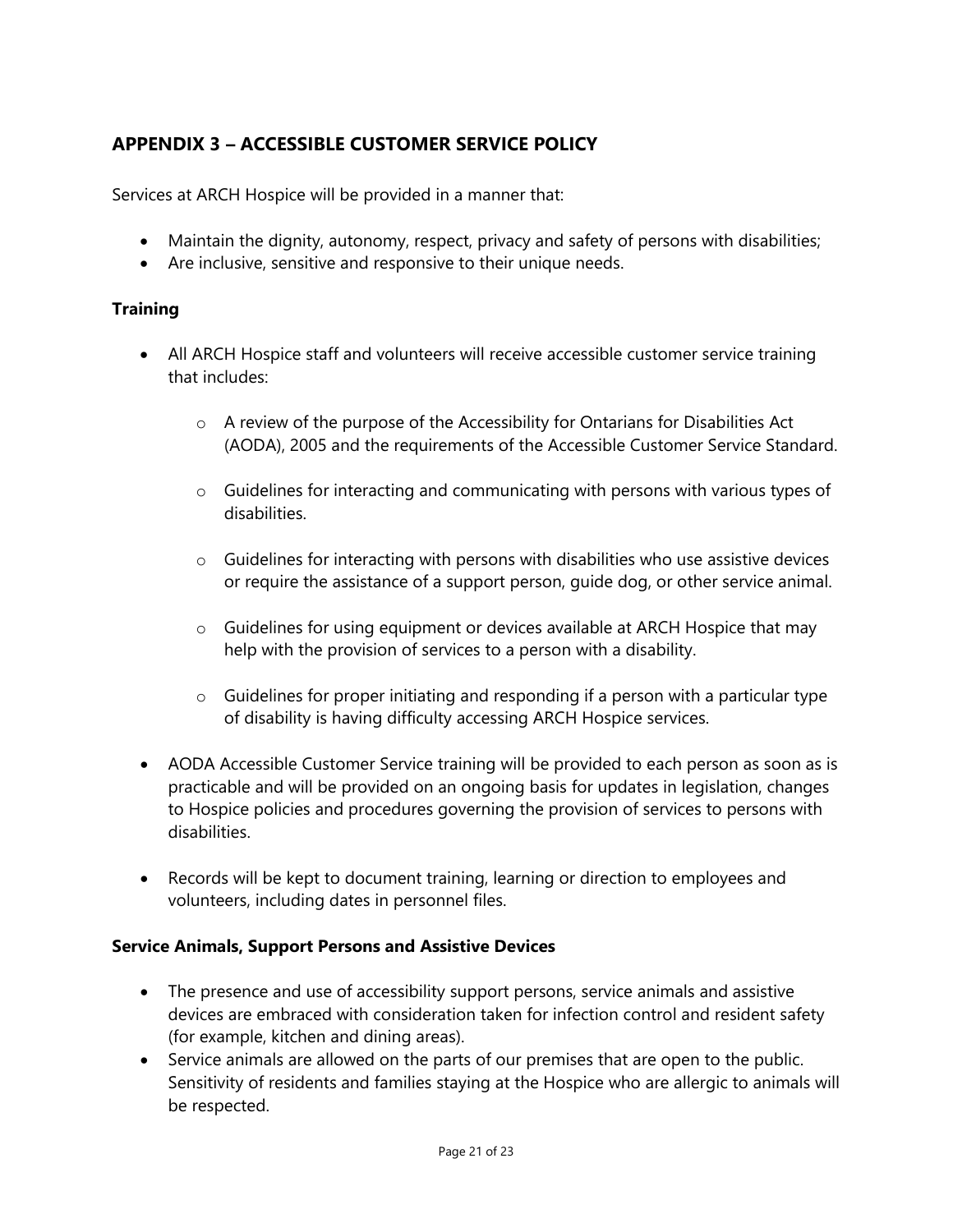• A person with a disability who is accompanied by a support person will be allowed to have that person accompany them on our premises. Fees will not be charged for support persons except for minimal meal charges consistent with those charged to all families, should the support person decide to eat meals at ARCH Hospice.

#### **Communication**

- We will communicate with people with disabilities in ways that take into account their disability.
- We will provide this policy and procedural guideline to all persons, upon request, in a format requested by the person.

#### **Feedback**

- ARCH Hospice will invite its visitors to provide feedback and will respond within a maximum of five business days in a format that takes into account accessibility concerns.
- Feedback related to accessibility shall be reported to the Manager of Training & Coordination.
- Customer feedback mechanisms will provide an accessible process to obtain, document, consider and take necessary action on feedback and/or complaints. Methods by which ARCH Hospice receives and responds to feedback includes:
	- a. In person
	- b. By telephone
	- c. In writing
	- d. On diskette or otherwise
- Trends will be reviewed on an annual basis by the Accessibility Committee and reported to Leadership Team.

#### **Notice of Temporary Disruption**

- In the event of a planned or unexpected disruption to services or facilities for that impact access to persons with disabilities ARCH Hospice will notify families impacted promptly. This clearly posted notice will include information about the reason for the disruption, its anticipated length of time, and a description of alternative facilities or services, if available.
- The notice will be placed at the main door, on our website and families with planned admissions will be notified.